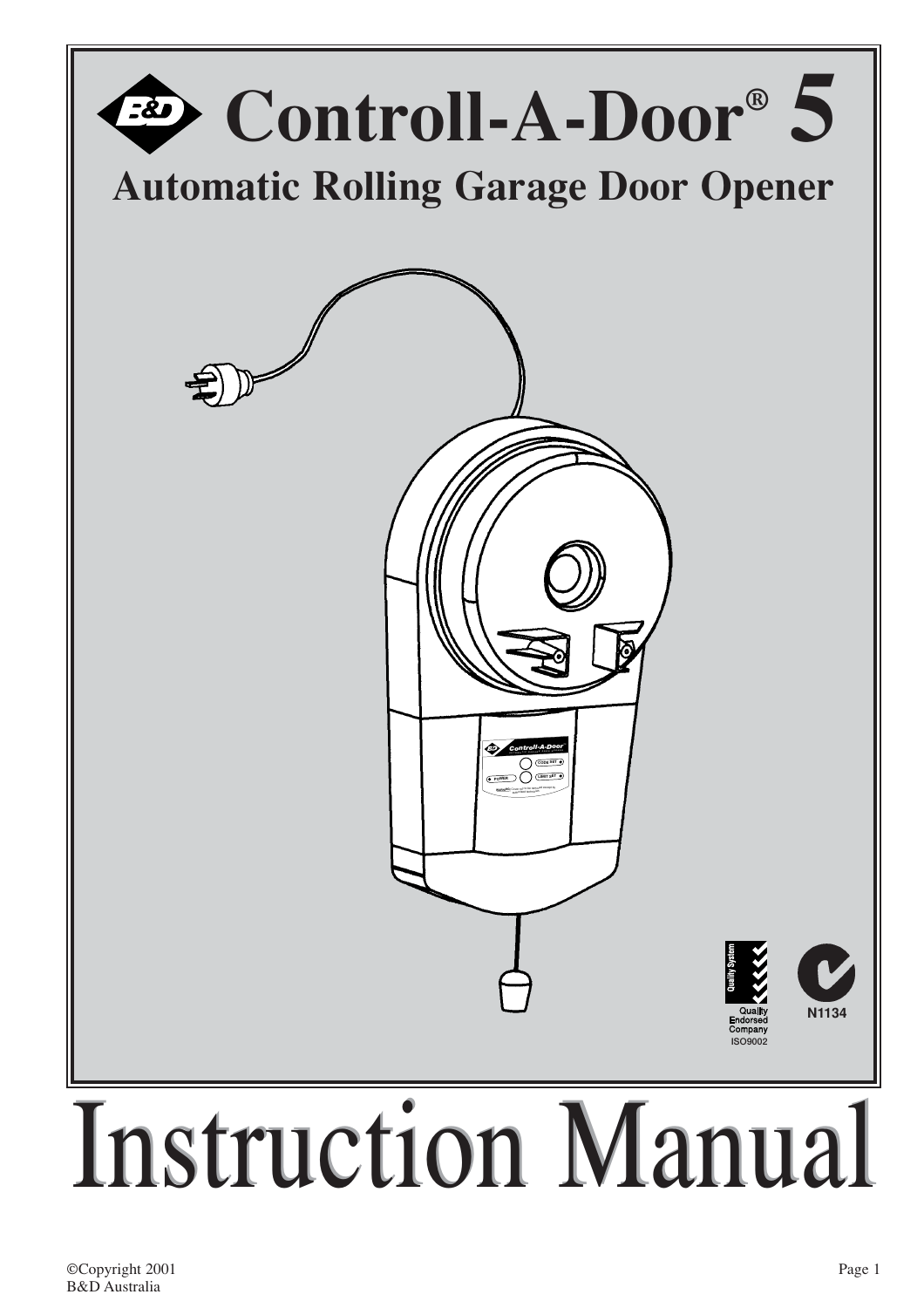# **START BY READING THESE IMPORTANT SAFETY RULES**



These safety alert symbols mean *Caution* – a personal safety or property damage instruction. Read these instructions carefully. This Automatic Garage Door Opener is designed and tested to offer safe service provided it is installed and operated in strict accordance with the following safety rules. **Failure to comply with the following instructions may result in serious personal injury or property damage.**

Caution: If your garage has no service entrance door, an emergency access device can be installed. This accessory allows manual operation of the garage door from outside in case of power failure.



*This opener should be installed in accordance with relevant Australian Standards.*



*Do not allow children to play with door controls (AS3350).*



**Keep remote controls away from children (AS3350).**



*Watch the moving door and keep people away until the door is completely opened or closed (AS3350).*



*Activate the opener only when the door is in full view, free of obstructions and with the opener properly adjusted.*



**Keep garage door balanced.** Sticking or binding doors must be repaired. Garage doors, door springs, brackets and their hardware are under extreme tension and can cause serious personal injury. **Do not attempt any adjustment. Do not use if repair or adjustment is needed.** Call for professional garage door service.



**Install optional door control button in a location where the garage door is visible, but out of the reach of children at a height of at least 1.5m (AS3350).**



**Do not wear rings, watches or loose clothing** while installing or servicing a garage door opener.



This opener is not suitable for commercial, industrial or common entry applications.



**To avoid serious personal injury from entanglement, remove all unnecessary ropes or chains and disable any equipment such as locks which are not needed for powered operation (AS3350)**.



Installation and wiring must be in compliance with your local building and electrical codes. **Connect the power cord only to properly earthed mains.** If an extension lead is used, make sure it is a 3 core lead and approved to 5 amp capacity.



If the supply card is damaged, it must be replaced by the manufacturer or its service agent or a similar qualified person in order to avoid hazard.



**Do not use the force adjustments to compensate for a binding or sticking garage door.** Excessive force will interfere with the proper operation of the Safety Reverse System or damage the garage door.



**Disconnect electric power to the garage door opener before removing covers.**



When using optional auto close mode, a B&D safety infrared beam must be fitted correctly and tested for operation at regular intervals. Extreme caution is recommended when using auto close mode. All safety rules must be followed.



**This opener is a 240 volt appliance and must be installed in a dry position that is protected from the weather.**



The opener is not intended for use by young children or infirm persons without supervision.



A properly earthed, 3 pin, 240 volt power supply is required.

**WARNING!** A portable power generator is not recommended. The opener may appear to malfunction due to spikes, surges and fluctuations in the generated voltage.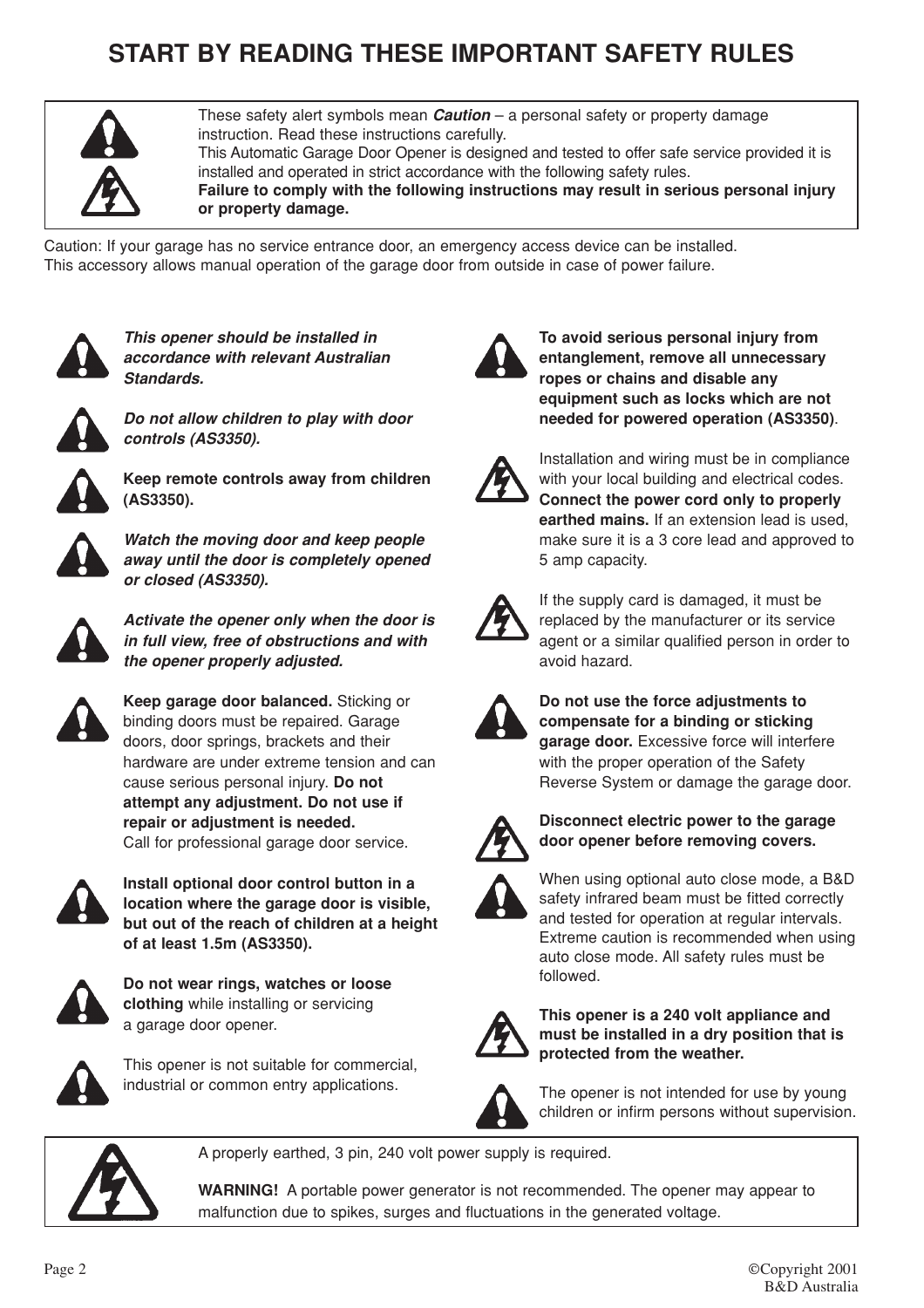# **CONTENTS**

|                           | <b>Section 1 Requirements</b>            |  |
|---------------------------|------------------------------------------|--|
|                           |                                          |  |
|                           |                                          |  |
|                           |                                          |  |
|                           |                                          |  |
|                           |                                          |  |
|                           |                                          |  |
|                           |                                          |  |
|                           | <b>Section 3 Installation Procedures</b> |  |
|                           |                                          |  |
|                           |                                          |  |
|                           |                                          |  |
|                           |                                          |  |
|                           |                                          |  |
|                           |                                          |  |
|                           |                                          |  |
|                           |                                          |  |
|                           |                                          |  |
|                           |                                          |  |
|                           |                                          |  |
|                           |                                          |  |
|                           | <b>Section 4 Fitting Accessory Items</b> |  |
|                           |                                          |  |
|                           | Section 5 How To Operate                 |  |
|                           |                                          |  |
|                           |                                          |  |
|                           |                                          |  |
|                           |                                          |  |
|                           |                                          |  |
|                           |                                          |  |
|                           |                                          |  |
|                           |                                          |  |
|                           |                                          |  |
|                           |                                          |  |
|                           | <b>Section 6 Diagnostic Codes</b>        |  |
|                           |                                          |  |
| <b>Section 8 Warranty</b> |                                          |  |

Should you have any queries or require assistance with your Controll-A-Door opener, contact your local B&D Dealer or contact the B&D office in your capital city. See back page of this handbook for contact details.

# **IMPORTANT SAFETY INSTRUCTIONS**

WARNING - It is vital for the safety of persons to follow all instructions.

# **SAVE THESE INSTRUCTIONS**

AS3350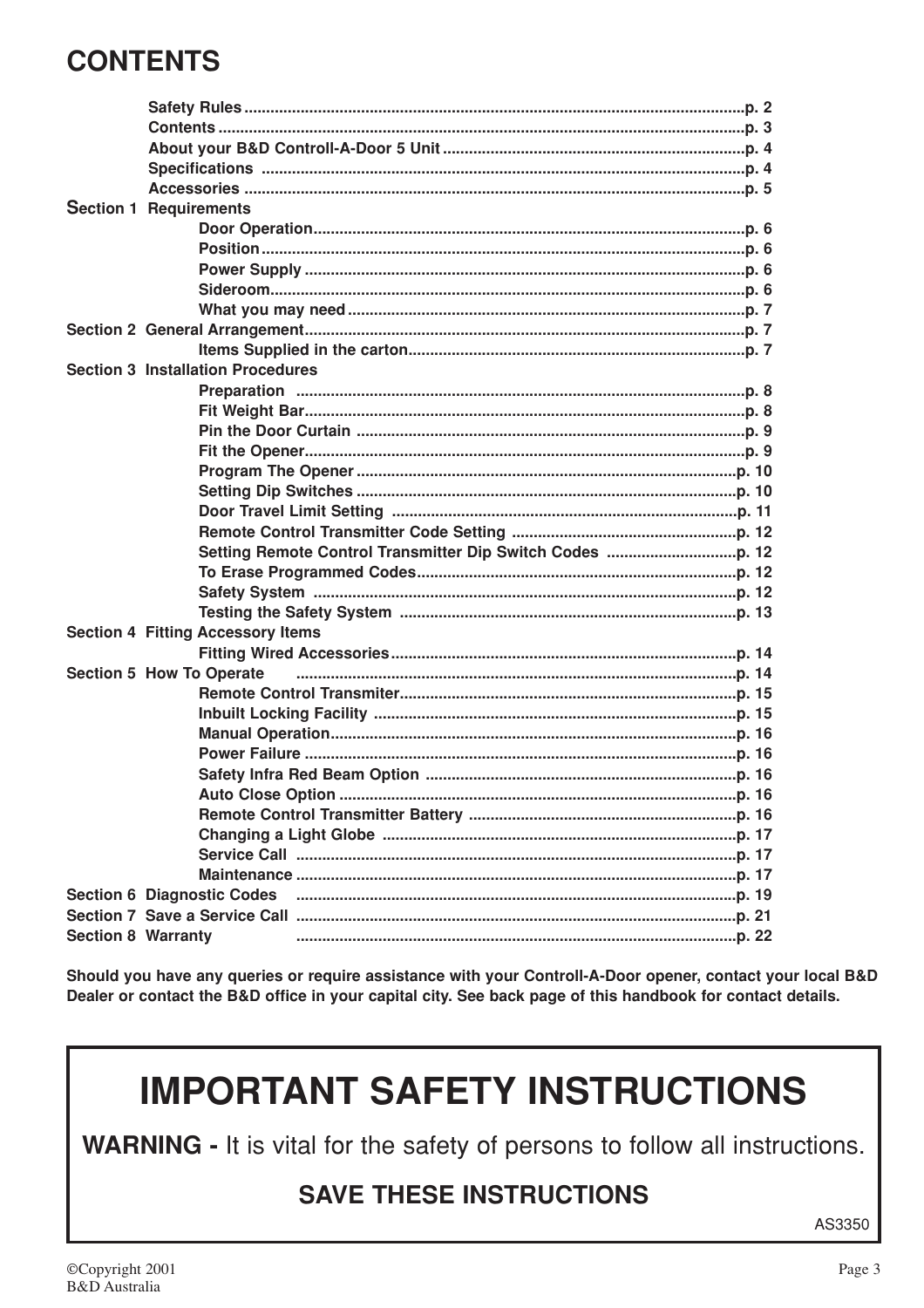# **ABOUT YOUR B&D CONTROLL-A-DOOR® 5 OPENER**

Thank you for choosing B&D's Controll-A-Door® 5. This automatic garage door opener has been designed and developed in Australia by B&D Automatic Access Systems - an Australian Owned company - to suit local conditions.

The technically advanced construction of this B&D Controll-A-Door® 5 opener ensures you enjoy the following benefits:

- 5 year full parts and labour warranty on motor, electronics and mechanical components of the opener (Conditions Apply).
- Your own private security code with 3.486 billion available codes, meaning only you can open your garage door. Allows you to electronically program your security code at the touch of a button.
- Standard 3 channel remote control transmitter allows you to operate an adioining garage door or entry gate if automated
- Automatic safety reverse should the door be obstructed while closing.
- $\cdot$  Courtesy light automatically switches on for approximately  $4\frac{1}{2}$  minutes when operating the door.
- Emergency release handle for manual operation of the door in the event of a power failure.
- Automatic resetting of all codes and limits after a power failure.
- No need to manually lock your garage door, as Controll-A-Door<sup>®</sup> 5 'positively' locks the door when closed.
- Adjustable safety reversing settings to compensate for changes in door characteristics.
- Auto closing option can be programmed to close the door approximately 30 seconds after the door has opened.

N.B. Safety Infra Red Beams must be installed if this option is chosen

- Flashing LED's to easily identify operational problems or service requirements.
- Compatible with a wide range of B & D Controll-A-Door® Accessories.

| Maximum Door Size and Door Load             | 3000mm high Residential Rolling Garage Door or<br>2400mm high Wind Lock Residential Rolling Garage Door that does<br>not exceed 200N (20kgs) bottom rail load |
|---------------------------------------------|---------------------------------------------------------------------------------------------------------------------------------------------------------------|
| <b>Supply Voltage</b>                       | $220 - 240$ volts AC $- 50$ Hz only                                                                                                                           |
| Current                                     | Maximum 3.5 Amps                                                                                                                                              |
| Lamp                                        | One 25 watt, Pilot Lamp,<br>on when door starts, off approx. $4\frac{1}{2}$ minutes later                                                                     |
| Limit Adjustment                            | Electronic                                                                                                                                                    |
| <b>Remote Control Transmitter Frequency</b> | 433.92 MHz                                                                                                                                                    |
| Rated Load                                  | 250N<br>AS3350                                                                                                                                                |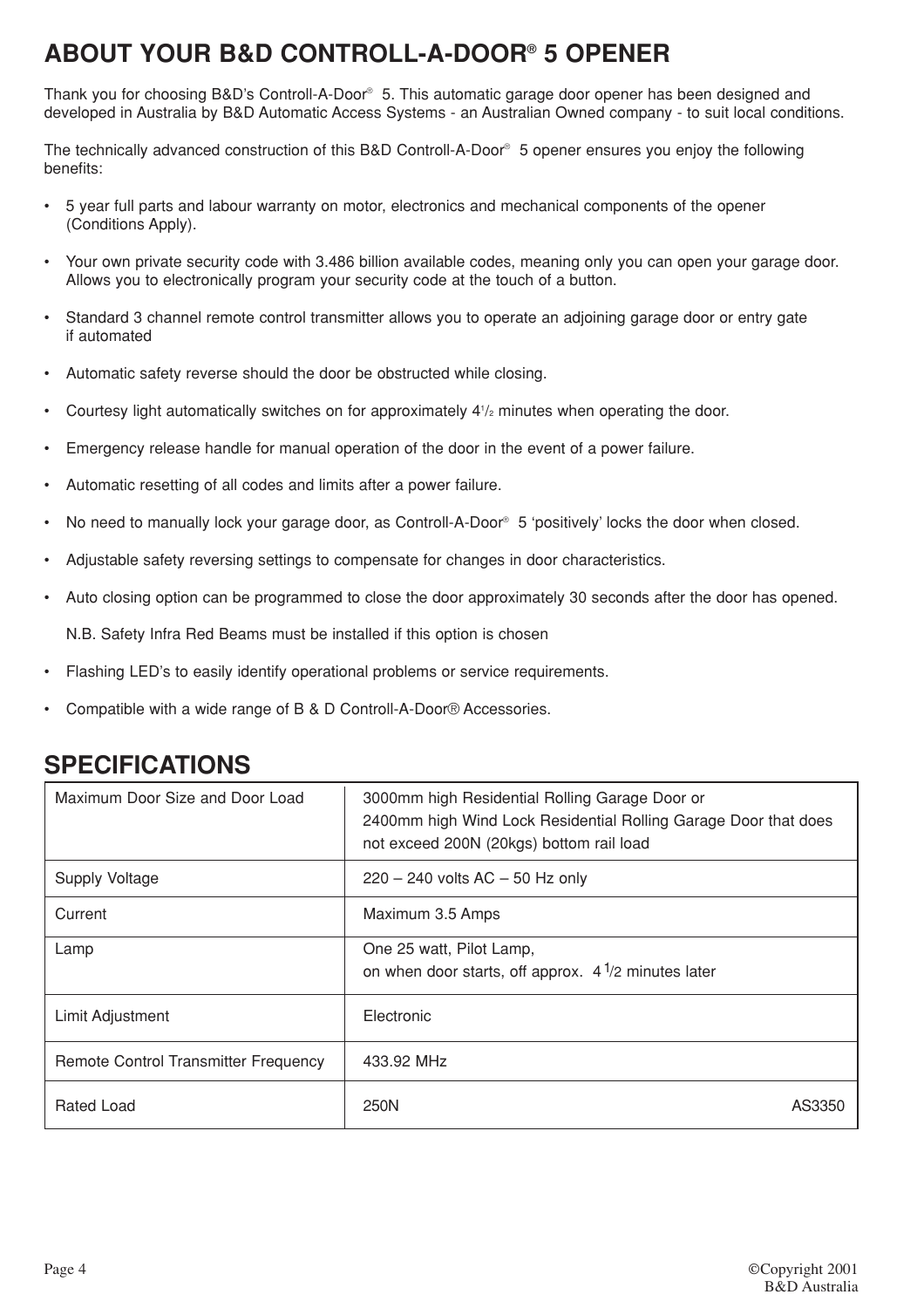# **ACCESSORIES**

B&D has a range of additional accessories for your added convenience and security.

- **Safety Infra Red Beams.** Gives additional protection if the door is closing onto your property or person. Simply breaking the beam "stops" the door! Must be fitted if autoclosing feature is operational - Part No 62153.
- **Keyring remote control transmitter.** Ideal for personal use when entry into the house may be via the garage Part No 62162.
- **Entry Keypad.** Key in your own 4 digit PIN (Personal Identification Number). Allows you to open the garage without taking a key or remote control remote control transmitter with you. Ideal for children or when out jogging (no need to hide a key!) – Part No 62173.
- **Remote control transmitter Wall Button.** Allows you to operate the opener within 10 metres of the door. Ideal for mounting inside the house – Part No 62163.
- **Remote Control Transmitter 3 Channel 433MHz.** Get a spare remote control transmitter for your second car or mount it inside the house for convenient operation of your garage door – Part No 62170.
- **Combo Access Kit.** Keyswitch function will open the door without a remote control transmitter. Can be used to manually disengage the opener, recommended when the garage door is the only access to the garage – Part No 59009.

Also available for your convenience is the B&D Controll-A-Gate® automatic gate opener. With models to suit swing and slide gates for residential applications. Most of your Accessories are compatible with Controll-A-Gate®.



Contact your authorised B&D dealer for installation of these accessory items.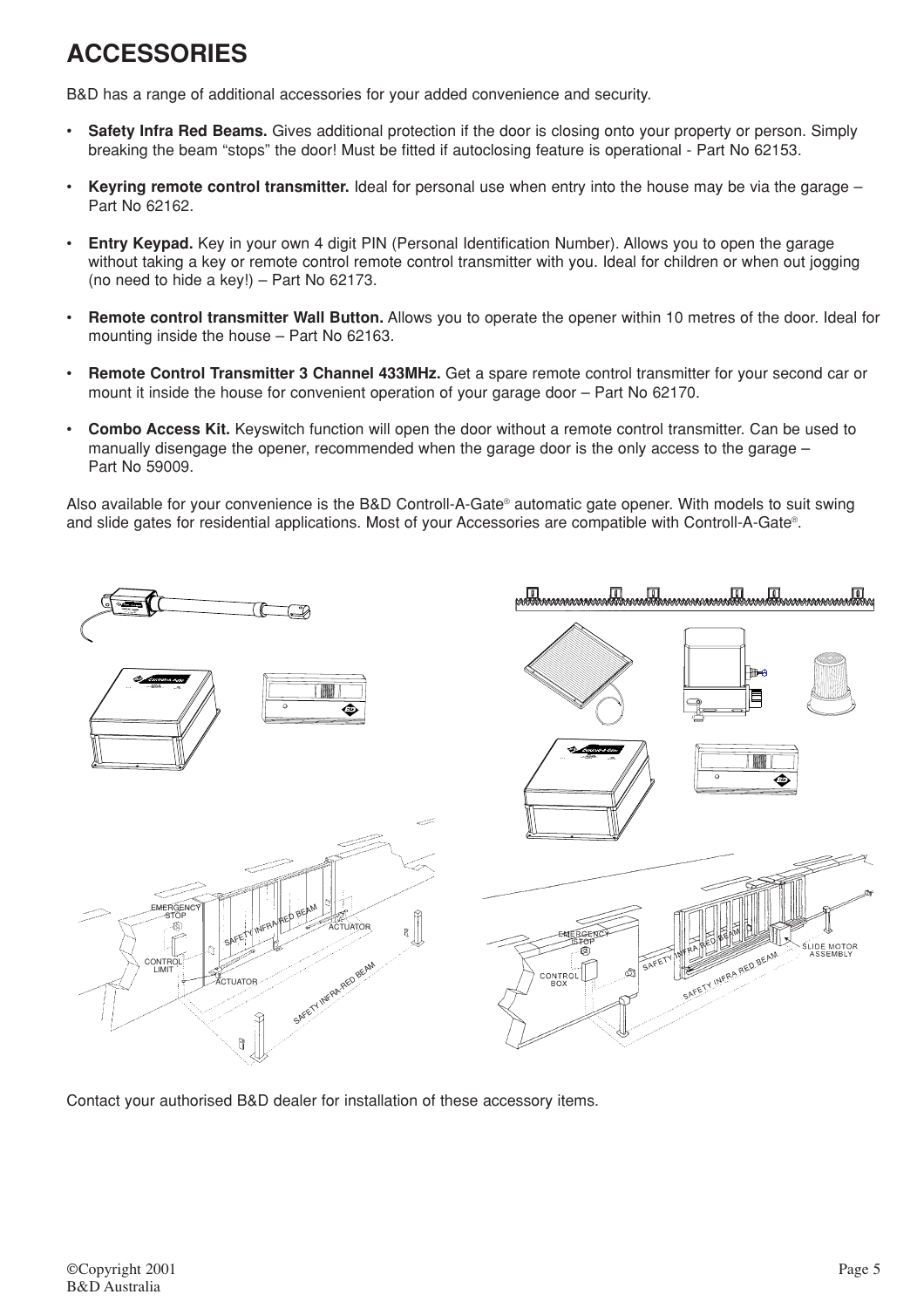# **IMPORTANT SAFETY INSTRUCTIONS FOR INSTALLATION WARNING - INCORRECT INSTALLATION CAN LEAD TO SEVERE INJURY. FOLLOW ALL INSTALLATION INSTRUCTIONS.**

AS3350

### **DOOR OPERATION**

The door must be in good operating condition and the maximum effort to move the door up or down, from stationary, should not exceed 200 Newton's (20kg force) at the bottom rail. The door may need to be serviced to meet this requirement - refer to door manufacturers servicing instructions



**Before installing the opener, check that the door is in good mechanical condition and correctly balanced and that it opens and closes properly. AS3350**

*Note: The fitting of an opener to doors with removable mullions is not recommended.*

# **POSITION**

It is recommended that the opener be installed on the right hand side of the door, however the opener can be installed on either the right hand or left hand side of the door (viewed from inside the garage looking out - left is left). The opener must be mounted in a dry position that is protected from the weather. The B&D Controll-A-Door 5® is not designed for external use. Moisture or corrosion may damage the opener and this is not covered by the Warranty. Do not allow water, or other liquids, to enter the opener or remote control transmitter.

### **POWER SUPPLY**



A properly earthed, 3 pin, 240 volt power supply is required.

**WARNING!** A portable power generator is not recommended. The opener may appear to malfunction due to spikes, surges and fluctuations in the generated voltage.

#### **SIDEROOM**



**Dimension A = 75mm maximum.** This is the distance from the door drum to the edge of the door curtain/door guide. If dimension A is greater than 75mm, a ring gear adaptor (Part No 59585) will be required.

**Dimension B = 120mm minimum to 135mm maximum.** This is the distance from the door drum to the inside of the door bracket.

**Dimension C = 165mm minimum.** This is the distance from the door drum to the garage wall.

#### **Note:**

- 1 The door bracket may have to be relocated to line up with the slots in the mounting bracket of the opener (the opener may be mounted onto the axle - see Fit The Opener for special instructions.
- 2 The chassis **must not** be cut down to reduce sideroom the warranty is invalidated if this occurs.
- 3 These dimensions assume the opener will be fitted while the door is on the floor. If the door is already installed an additional 150mm clearance is required to slide the opener over the axle.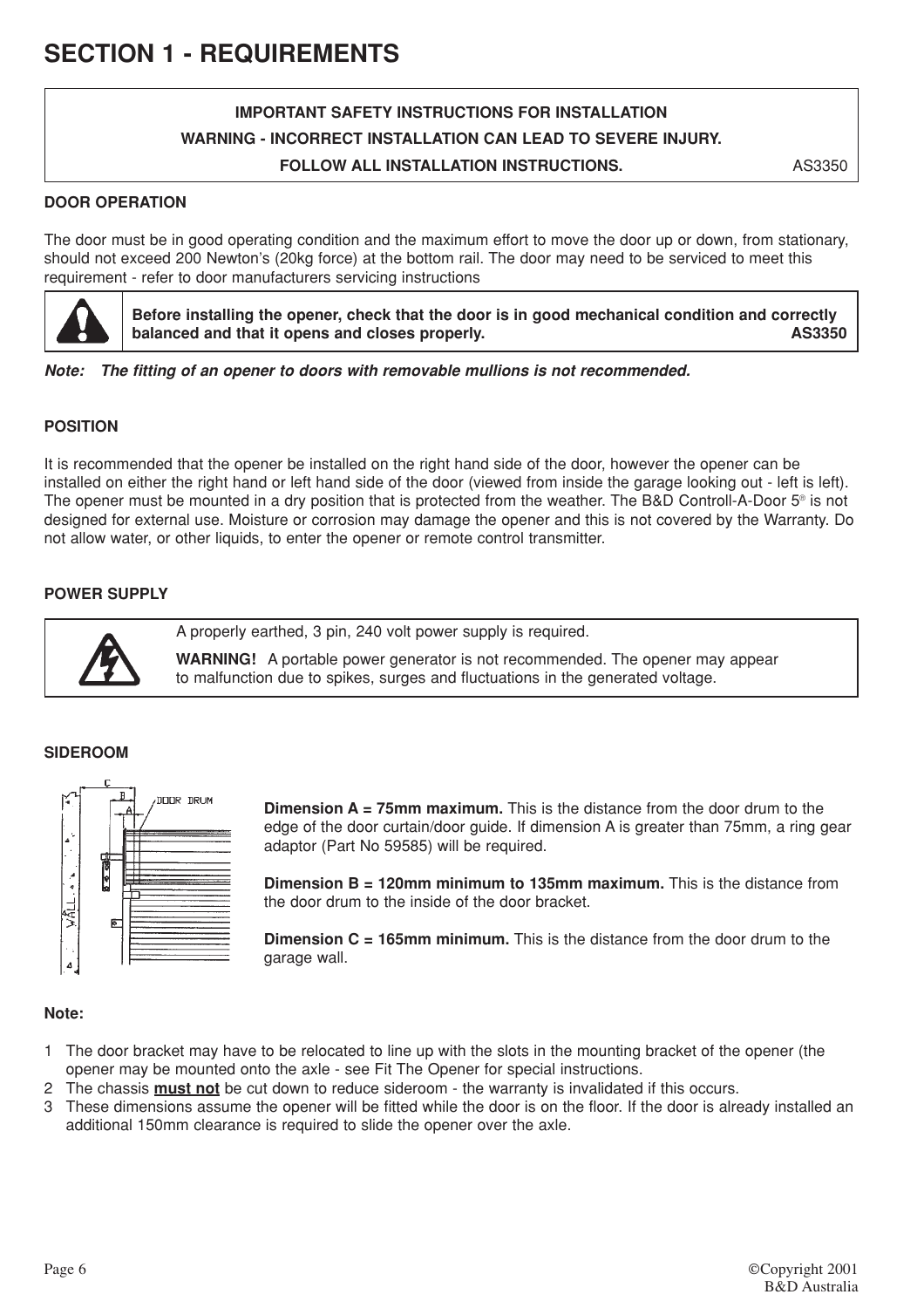### **WHAT YOU MAY NEED TO DO THE JOB**

- ❐ Suitable door support (eg. a ladder)
- ❐ Phillips screwdriver
- ❐ Suitable sockets and handle with a 150mm extension
- ❐ 450mm pipe wrench (Stillson) or similar
- ❐ Adjustable wrench or spanner set
- □ Marking pencil
- □ Tape measure
- ❐ Drill
- $\square$  4.5mm drill bit for mounting weight bar
- ❐ 3.2mm drill bit for pinning door curtain
- $\square$  length of rope



# **SECTION 2 – GENERAL ARRANGEMENT**

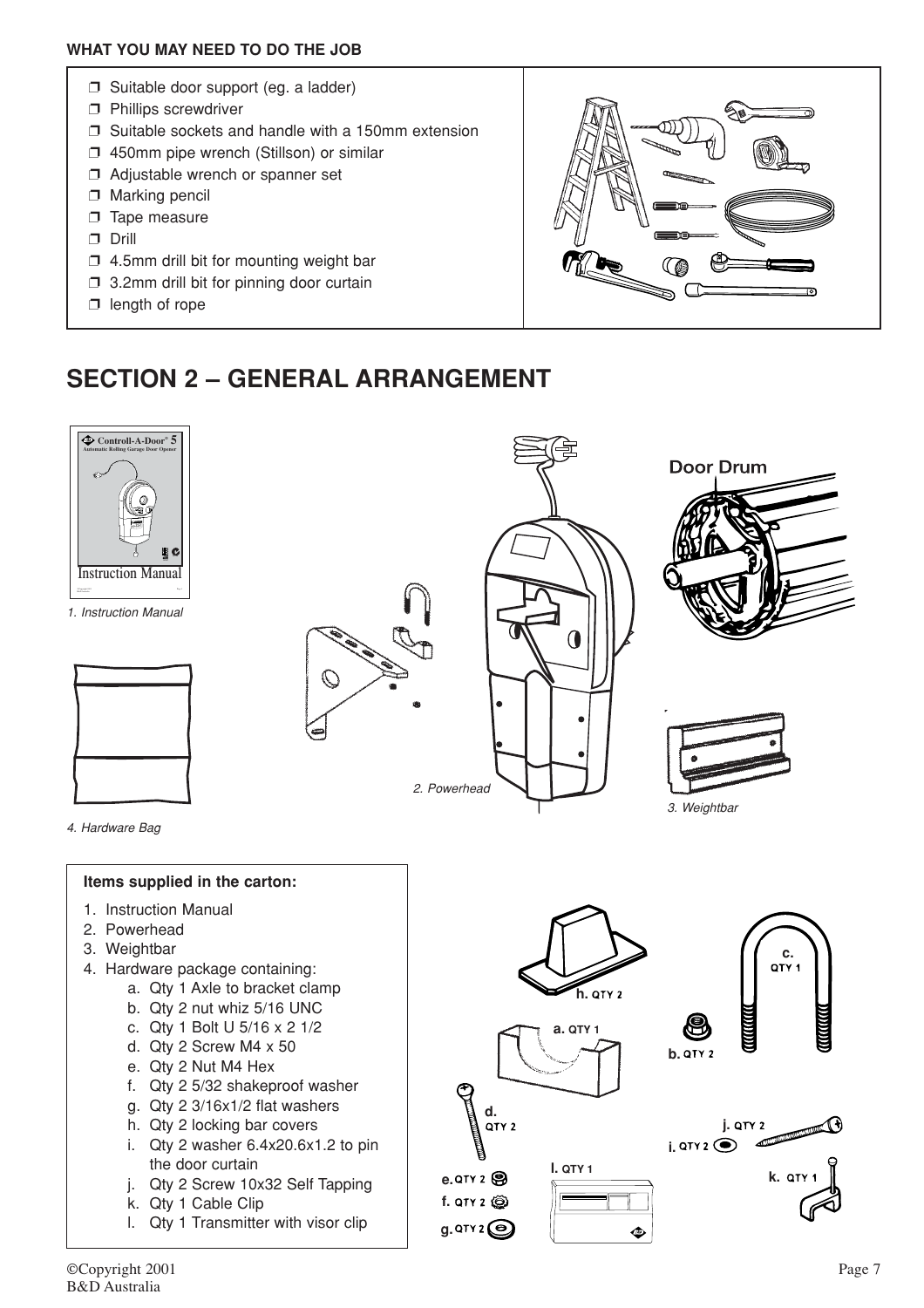# **SECTION 3 – INSTALLATION PROCEDURES**

The following is the preferred method of installing the opener

# **Step 1: Preparation**

- a. Check the door operation.
	- i. The door must be smooth to operate by hand.
	- ii. Operating force on the bottom rail must not exceed 200 Newton's (20kg) force.
	- iii. Adjust the guides if they are tight or replace if they are twisted.
	- iv. Clean the guides if there is any oil or wax present.
- b. Install locking bar covers if there are locking bar holes in the guides
- *Note: DO NOT lock your door with the locking bars after installing your opener. Locks should be disabled (recommend the use of tie wire or cable ties). This will not affect the ability of your door to lock as the opener has an inbuilt locking facility.*
- c. Choose the end where you will install the opener and ensure there is sufficient sideroom. (Refer to sideroom requirement).
- d. Warning labels supplied with this opener should be fitted as appropriate.

# **Step 2: FIT WEIGHT BAR**

The weight bar must be fitted to the bottom-centre of the door as follows:

If the door has a handle:

- Remove the door handle, and
- Fit the weight bar and refit the handle using the new fasteners provided





If the door does not have a handle:

- measure in from both sides of the door to find the centre of the door at the bottom
- place the weight bar at this point (there is a centerline marked on the weight bar) and mark the two positions where the fasteners will go.
- Drill the two 4.5mm holes in the door and fit the weight bar using the new fasteners provided.
- Cut excess screw length if protruding past door rail.

Check that the door is balanced and smooth to operate. If it is not then the door may require servicing (refer to door manufacturers instructions).



**The door is held under significant tension. Adjustments should only be carried out by experienced persons, as this function can be dangerous if not performed under strict safety procedures.**

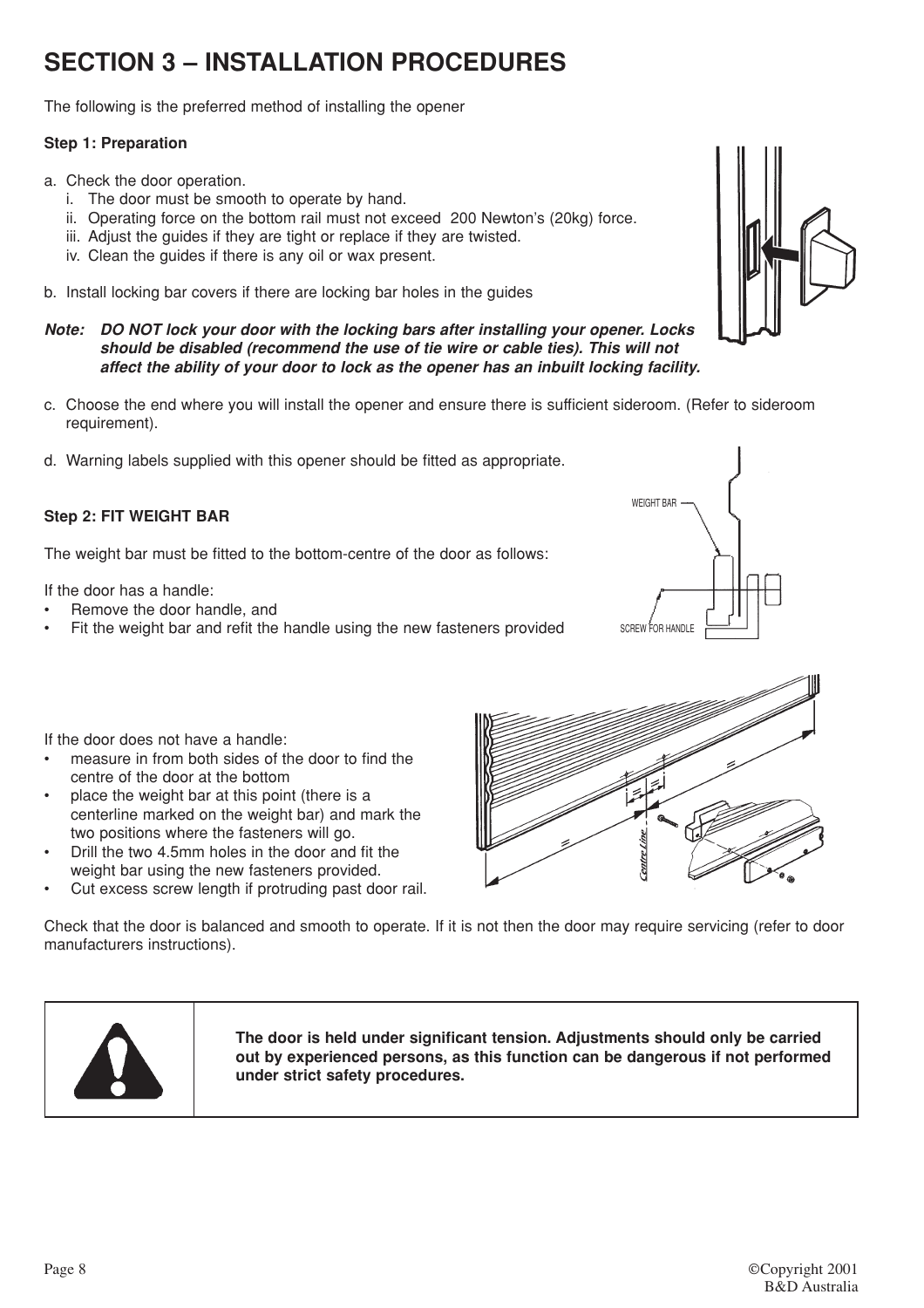Pin the door curtain to the door drum at each end of the door to maintain security when the opener closes and locks. With the door fully closed:

- a. Mark positions to drill in both drums as shown.
- b. Open door slightly to get access to these positions.
- c. Drill using 3.2mm (1/8") drill.
- d. Fit a No 10 x 32mm screw and washer to each drum. While this screw should be positioned as low as possible, make sure that it does not alter the normal curtain to guide approach.
- e. Make sure that the screws do not project into the area where the ring gear will fit.

# **Step 4: FIT THE OPENER**

- 1. Choose whether the opener is to be fitted right hand or left hand (refer to Position and Sideroom) right hand fitting is recommended where possible.
- 2. At the end opposite to where the opener will be fitted, check to make sure the "U" bolt is tightened securely.
- 3. Open the door completely and tie 2 safety ropes around the door roll approximately 300mm from each end (not too tight) as a safety precaution.
- 4. At the end where the opener is to be fitted, support the door. It is recommended that you support the door with either:
- a sling or a block and tackle from above the door, or
- a suitable stand e.g. a ladder and blocks (see illustration). If you use blocks make sure they are flat on the top of the ladder and that they are wide enough to take the weight of the door without damaging it.





**Warning - make sure the support is snug under the door and that both the support and door are stable and will not move.**

- 5. Mark the position of the "U" bolt in the door bracket and the position of the door bracket on the wall to assist when reassembling.
- 6. Remove the "U" bolt (or bolts) and saddle from the door bracket at the end where the opener is to be fitted. Remove this door bracket allowing the door to rest on the support (see illustration). Note: For poor sideroom installations the door may have to be taken down.
- 7. Fit the opener as follows:
- Disengage the opener by pulling the disengagement handle down (there will be an audible click), so that the ring gear can be rotated by hand.
- Slide the opener over the door axle and into the drum of the door. Ensure the ring gear is pushed in as far as possible (without interfering with the door curtain) so that the drive finger completely engages one of the door drum wheel spokes.



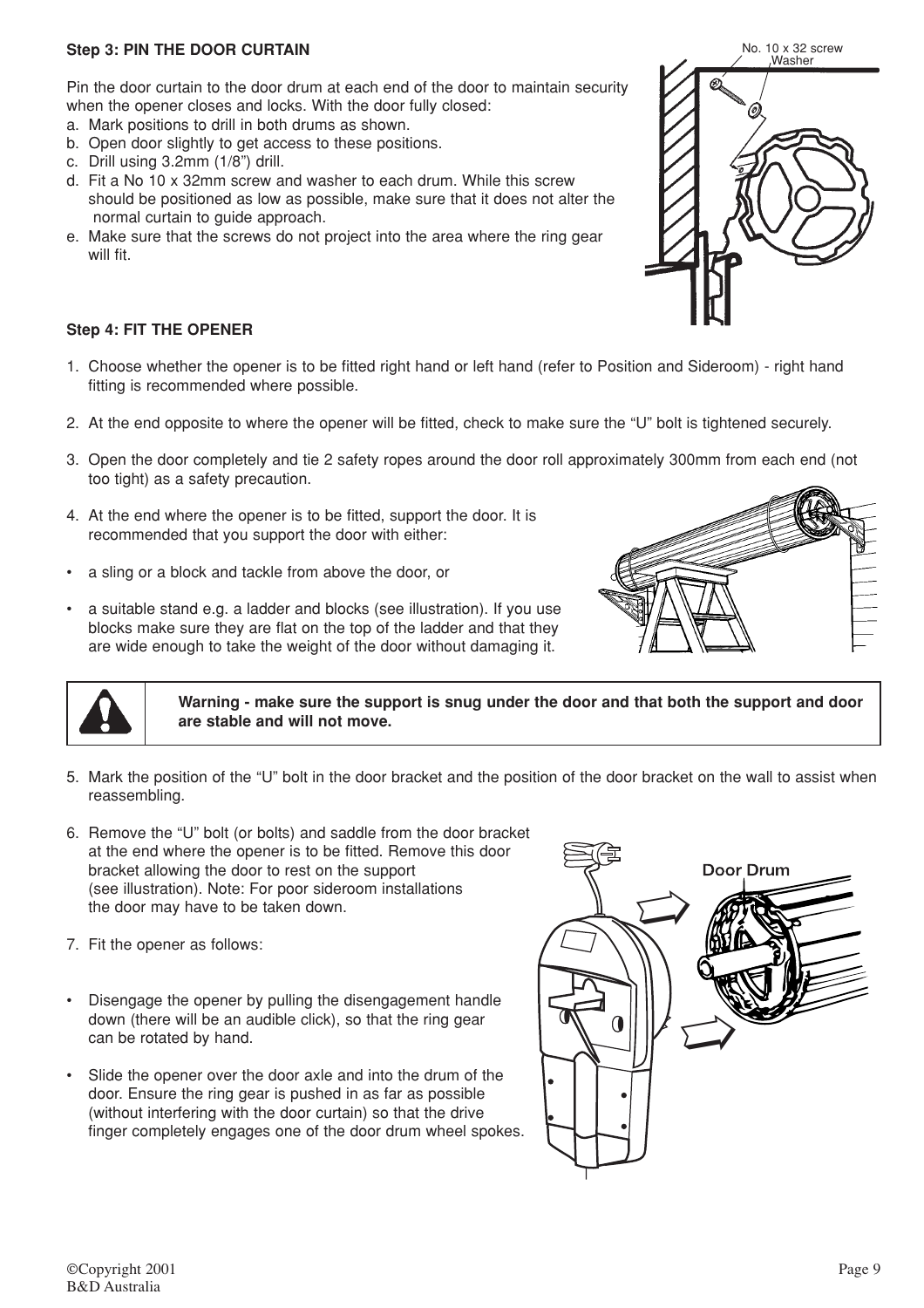8. Re-attach the door bracket using your reference marks as a guide and tighten the bolts. Ensure that the slots in the mounting bracket of the opener align with the slots in the door bracket - the door bracket may have to be relocated.

Note: If the bracket cannot be relocated, the opener may be fitted onto the axle as follows:

- For Series 1 style doors you will need to use two Series 1 style, 5/16" U bolts and saddles (one set supplied) to attach the operator to the axle, or
- For Series 2 style doors you will need to use the Series 2 style, 3/8" U bolt and cast saddle (not supplied) to attach the operator to the axle.
- 9. Using your reference marks as a guide:
- For Series 1 style doors fit the new U bolt and saddle with the 2 nuts supplied and tighten firmly, or
- For Series 2 style doors reuse the existing bolt and saddle arrangement. Note: the Series 2 style cast saddle will need to have 1mm ground off both sides to fit into the operator mounting bracket.
- 10. Adjust the door position (if necessary) on the brackets so that the door feeds smoothly into the guides. Make sure that the center of the door doesn't hit the lintel and that the curtain is not pushed forward hard into the guide.
- 11. Remove the support and safety ropes.



**If the manual release is more than 1.8 metres from floor level when the opener is installed, extend the manual release handle to a height less than 1.8 metres.**

AS3350

- 12. Connect the power cord to a suitable power point do not switch on. Secure the cord away from any moving object (e.g. the door roll) with the cable clip supplied.
- 13. Pull the door up and down to make sure it runs freely make sure the ring gear is still disengaged.

#### **Step 5: PROGRAM THE OPENER**

The opener needs to have the dipswitches, force settings, door travel limits and remote control transmitter codes programmed before it is fully operational. The following method of programming is recommended. Remove the 2 screws retaining the light cover, the light cover can hang on the disengagement handle. (the screws are captive and should remain in the light cover).

#### **Step 6: Setting DipSwitches.**

There are 4 dipswitches located at the base of the opener that need to be set **before power is turned on,** as follows:



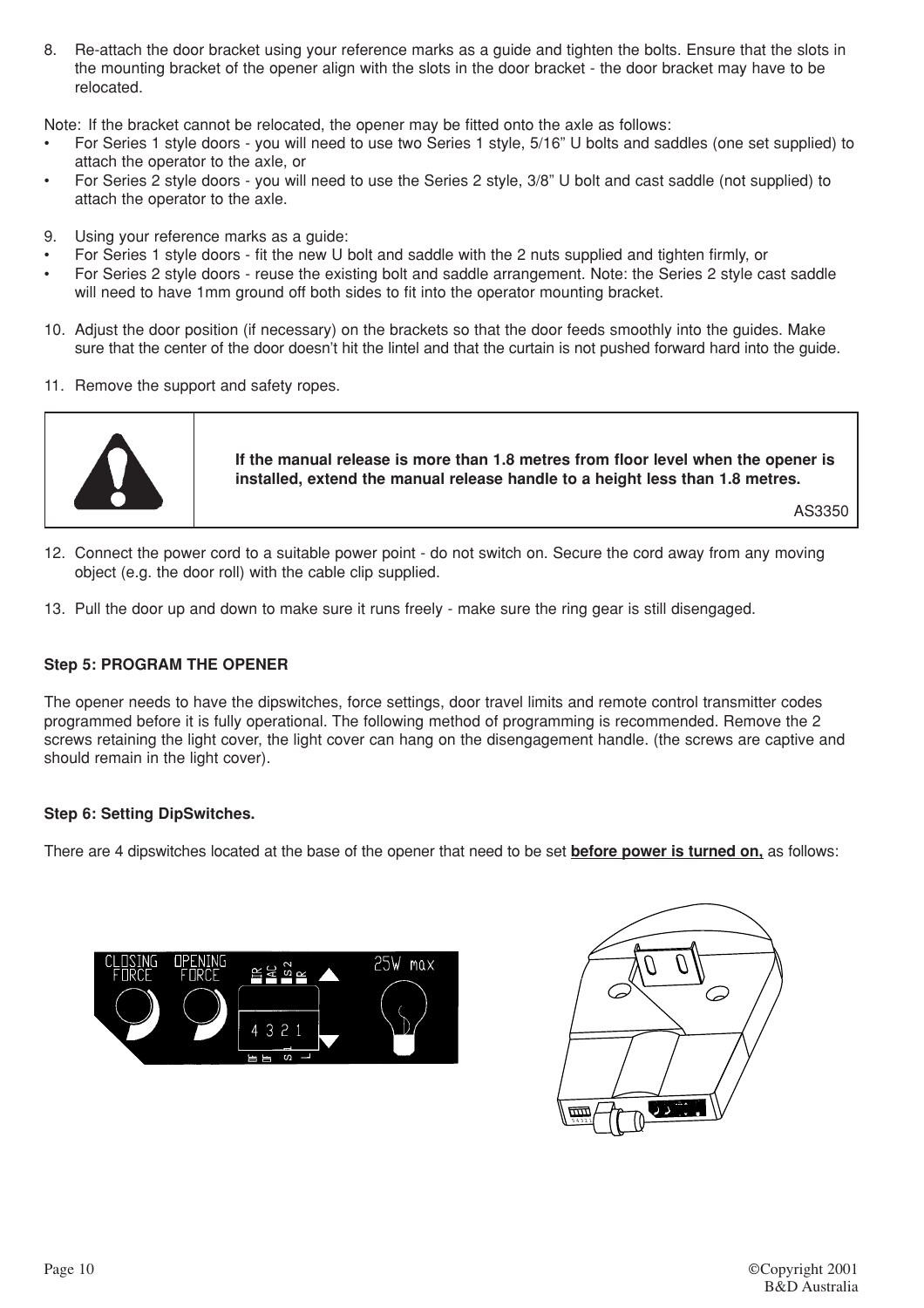- **Switch 1: R or L.** This switch selects which side of the door the opener is to be installed on -L for Left Hand, R for Right Hand. Changing the Left-Right switch will cause all previously programmed limits to be erased. The power to the opener must be turned off then on again whenever this switch is updated.
- **Switch 2: S1 or S2.** This switch changes the sensitivity of the obstruction sensing system. If the door is a small Series 1 door in good condition set the switch to S1, for larger doors like Series 2 doors set the switch to S2.
- **Switch 3: AC OFF.** This switch enables the autoclose feature. An IR Beam must be fitted and enabled for this feature to work. When autoclose is selected the door will close automatically 30 seconds after opening. The door will attempt to close up to 4 times (for 2 minutes) if repeatedly prevented by obstructions.
- **Switch 4: IR OFF**. This switch enables a remote infra red beam accessory to be fitted. When "On" an IR Beam accessory must be fitted and functional. If an IR Beam is not operating then the door, once opened, cannot be closed. The relays will click twice when the operate button is pressed to indicate this condition. When an IR Beam is selected and functioning correctly the door will cease closing (or refuse to close) when the beam is obstructed. When off (normal operation) any IR Beam accessory will be ignored and the autoclose feature disabled (even if selected).

# **Step 7: Door Travel Limit Setting.**

Limits must be programmed for the desired range of movement of the door as follows:

- i. Turn on the power to the opener, the CODE SET and LIMIT SET lights will flash rapidly for a few seconds whilst the opener goes through a diagnostic self-test, then the POWER LED will illuminate.
- ii. The operator should still be disengaged, if not, disengage the opener by pulling down the handle.



**Use caution when operating the manual release with the door open since it may fall rapidly due to weak or broken springs, or an imbalanced door AS3350**

**Caution: Do not disengage the opener to manual operation with children/persons or any objects including motor vehicles within the doorway.**

- iii. Manually move the door to a position half way between the open and closed positions.
- iv. Press the LIMIT SET button until the Limit Set LED illuminates (approx. 3 seconds).
- v. Move the door to the desired lower limit and press the LIMIT SET button to accept this bottom limit. The Limit Set LED will now be flashing.
- vi. Move the door to the desired upper limit and press the LIMIT SET button to accept this limit. The flashing LED will go out.
- vii. Re-engage the opener by pulling down on the handle.
- viii. Hold the light cover in place and press the operate button to ensure that the door closes and opens properly.



NB: Limit setting can also be set using the operate button on the opener. Start with the door engaged in the half way position. Press the LIMIT SET button until the Limit Set LED illuminates (approx. 3 seconds). Press the Operate button until the door is in the bottom setting position and press LIMIT SET. Press the Operate button for the door to move to the top setting, press LIMIT SET. The limits are now set.

#### **Step 8: Remote Control Transmitter Code Setting.**

The receiver needs to learn the codes of any remote control device that will be used with the operator. The receiver has storage for 14 memory codes and can store:

- Up to 12 remote control transmitters. After 12 codes have been stored, any additional code stored will cause the oldest code to be erased.
- One dip-switch remote control transmitter code, and
- One entry keypad code.

Note: Programming a different dip-switch code or entry keypad will automatically erase any previously programmed code.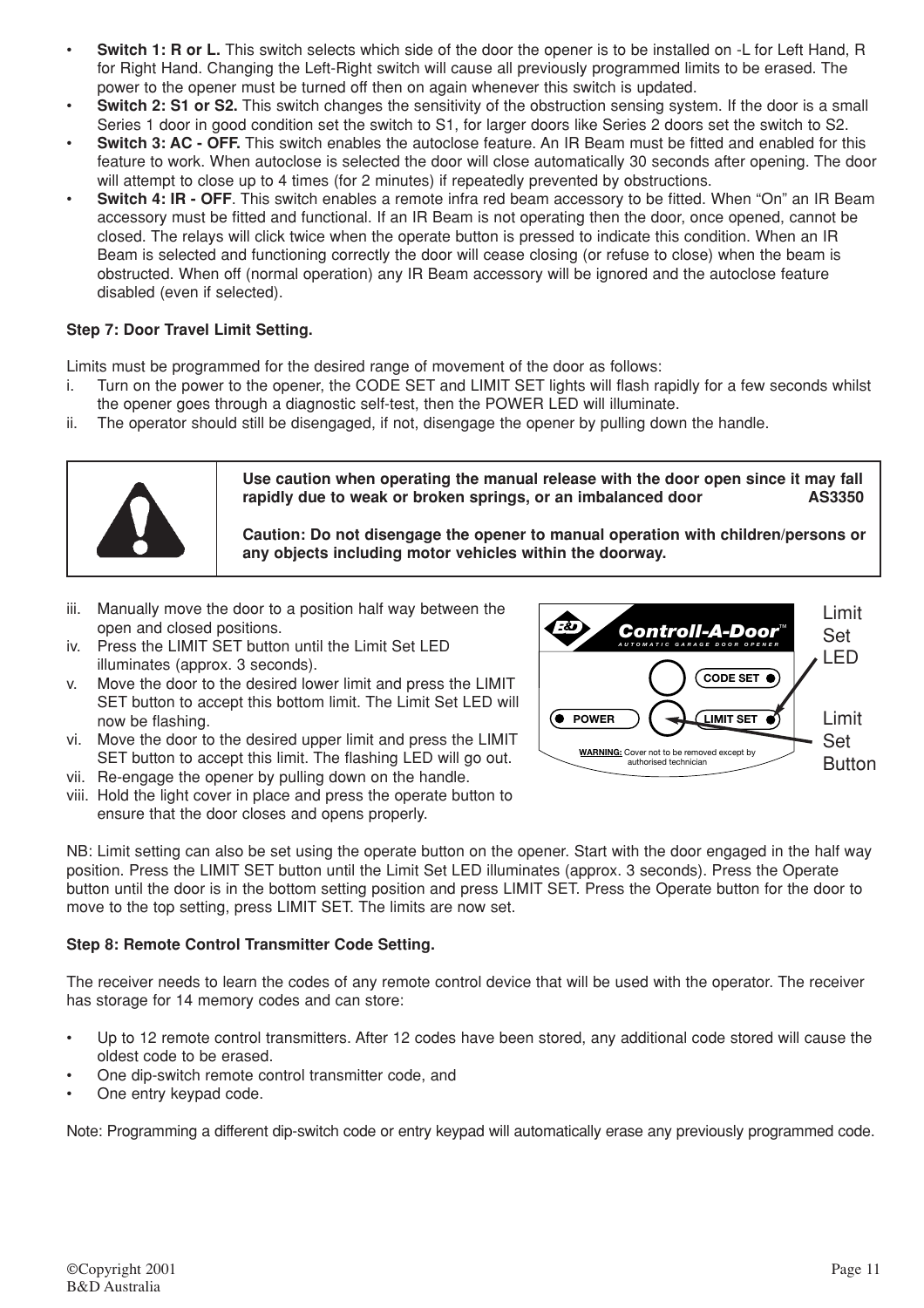All remote control transmitter codes are learned using one of the following procedures:

### **Procedure 1:**

- Ensure the Power LED is ON.
- Press and hold the remote control transmitter button to be programmed. For an entry keypad the desired code should be typed (a minimum of four numbers or letters) and the ENTER button held down.
- Press and release the Code Set button.
- The Code Set LED will start flashing to indicate that the code has been learnt, but the door will not move.
- Release the button on the remote control transmitter.

# **Procedure 2:**

- Ensure the Power LED is ON.
- Press the Code Set button on the opener, the Code Set LED will illuminate.
- Press and hold the remote control transmitter button to be programmed. For an entry keypad the desired code should be typed (a minimum of four numbers or letters) and the ENTER button held down.
- The Code Set LED will start flashing to indicate that the code has been learnt, but the door will not move.
- Release the button on the remote control transmitter.

Note:

- 1. If you release the remote control transmitter button before the CODE SET LED flashes, the opener has not learned the code.
- 2. Additional remote control transmitters can be programmed by repeating the above steps.

#### **Step 9: SETTING REMOTE CONTROL TRANSMITTER DIPSWITCH CODES.**

Some remote control transmitters have a dip-switch facility. Generally, dipswitches are used when several persons are operating the same opener. The dip-switches must be set to matching positions in all remotes used to activate the opener.

- Remove the battery cover.
- Set switches in all remote controls to matching positions (+, -, 0). Use a pen or screwdriver.
- Replace covers and program this code, using the methods in procedure 1 or 2.





**Install any fixed control (eg keypad, key switch or wall button) within sight of the door but away from moving parts and at a height of at least 1.5 metres.**

**AS3350**

### **Step 10: TO ERASE PROGRAMMED CODES.**

If the Code Set button is pressed and held on for 6 seconds, the LED will blink rapidly for one second to indicate that all programmed codes have been erased.

# **Step 11: SAFETY SYSTEM.**

It is extremely important that the safety system is set up correctly and that the system be tested/adjusted on a regular basis. The force should be sufficient to move the door during normal operation but not excessively high to prevent the safety system activating in the case of a collision. The opening and closing force adjustments are the same for left-hand and righthand installation. The system should be set up as follows:



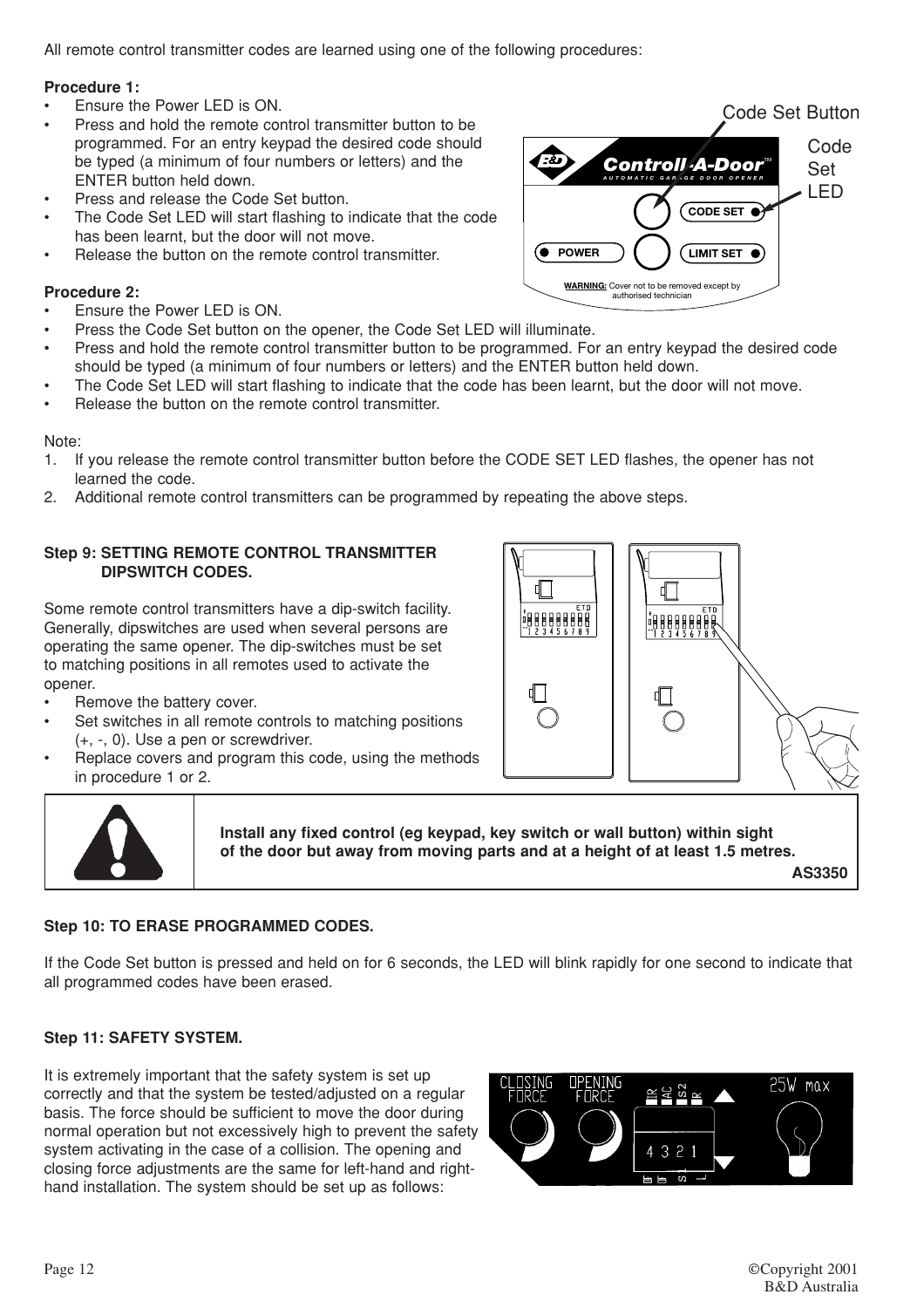# **Closing Force**

- a. The door should be in the open position with power on.
- b. Set the closing force adjuster initially to the minimum position.
- c. Press the remote control transmitter (or whilst holding the light cover in place, press the operate button) to start the door moving down. If the door reverses whilst closing (or does not move at all), increase the closing force adjuster (turn the closing force adjuster clockwise) in small increments until the door closes properly (Alternatively, for large doors you may set the closing force adjuster to the mid position and whilst the door is moving down, decrease the closing force (slowly turning the closing adjuster anti clockwise) until the door reverses.
	- Note: You may need to repeat steps a to c.
- d. Once you have completed step c., increase (turn clockwise) the closing force adjuster by 1/8th of a turn
- e. Operate the door to ensure that it closes without reversing.

### **Opening Force**

- f. Set the opening force adjuster to the mid position.
- g. With the door in the closed position, operate the opener to open the door. Whilst the door is opening, decrease the opening force (turn the opening force adjuster anti-clockwise) until the door halts (the Code Set and Limit Set LED's will flash to indicate a collision error).
- h. Clear the flashing LED's by holding the light cover in place and press the operate button, the flashing LED's will stop flashing.

Note: - you may need to repeat steps g and h.

- i. Increase the opening force adjuster (turn the opening force adjuster clockwise) by 1/4 of a turn.
- j. Operate the door to ensure that it opens without halting.

#### **Test**

- k. Test the Safety Reversing System and make any adjustments as necessary.
- l. Refit the light cover and press the operate button to ensure the door opens and closes properly.

**Permanently fix the label warning against entrapment and manual operation in a prominent place or near any fixed controls.**

**After installation, ensure that the mechanism is properly adjusted and that the opener reverses when the door contacts a 40mm high object placed on the floor under the garage door. AS3350**

# **Step 12: TESTING THE SAFETY SYSTEM**

The operation of the Safety System must be tested whenever there has been any change in settings, or adjustment to the door and tested monthly during the operational life of the opener. To test the safety system the following procedure should be used.

#### **Door Closing Test**

- Ensure that the door is open.
- Place a 40mm obstacle laid flat on the floor under the garage door.
- Operate the door in the down direction, the door must reverse on hitting the obstruction.
- If the door fails to reverse, or stops on the obstruction, the down force will have to be decreased.
- Remove the obstacle and run the opener through a complete travel cycle.

# **Door Opening Test**

- Ensure that the door is closed.
- Operate the opener to open the door.
- While the door is opening (approximately 1 metre off the floor) hold the bottom edge of the door with your hand. When a moderate downward force (100 Newton's/10kg) is exerted, the door should halt.
- This will cause the LED's to start flashing to indicate an error.
- Clear the collision error by pressing the operate button, the LED's will stop flashing.
- If the door fails to halt the up force will have to be decreased (see above).

#### Check to make sure the door opens and closes properly.



**The safety system is designed to prevent entrapment or serious injury. It relies upon physical contact with objects in the path of the door. The safety system alone may not prevent cosmetic damage to motor vehicles or property.**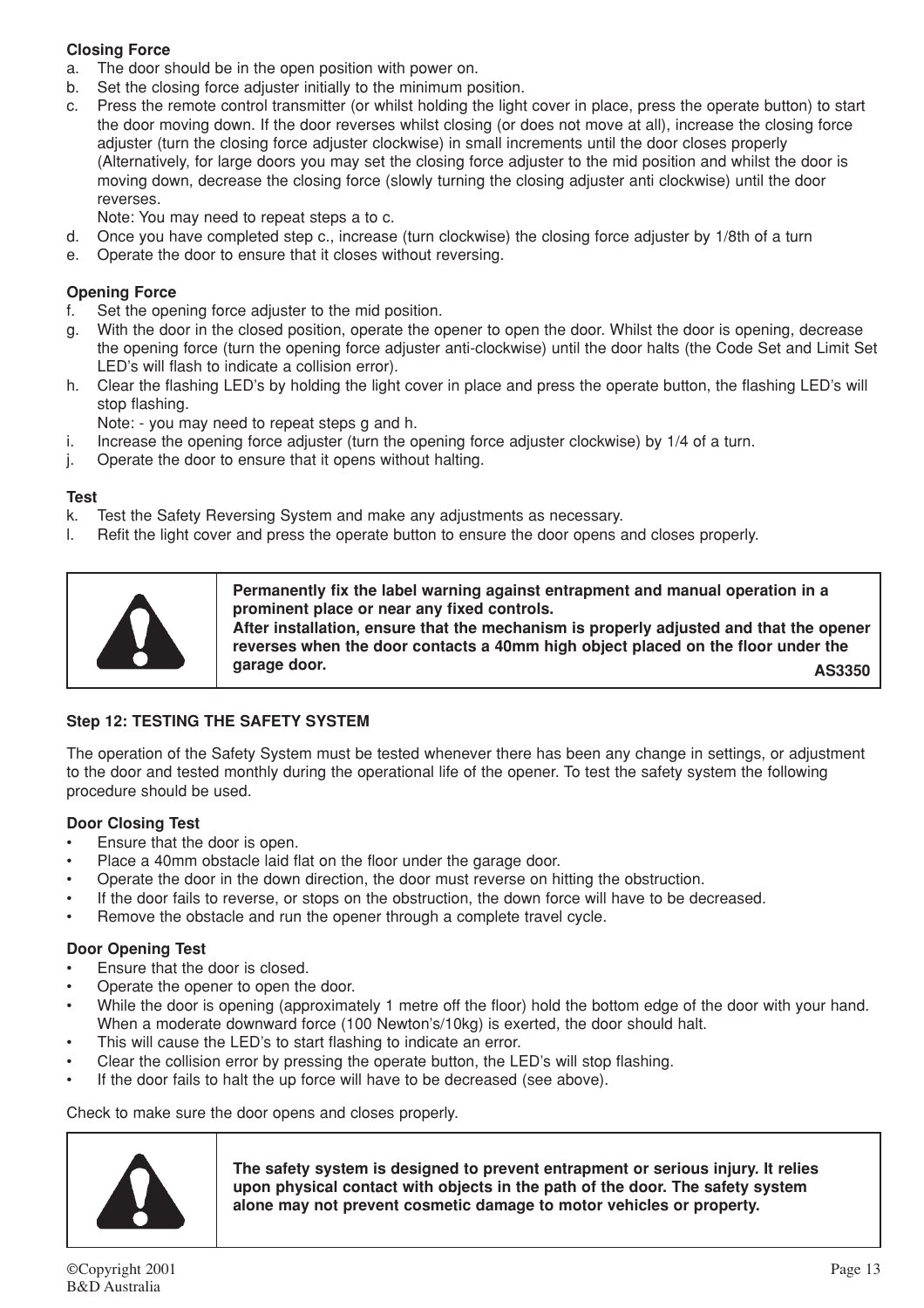# **SECTION 4 – FITTING ACCESSORY ITEM**

### **Wired Accessories**

A variety of accessory items can be fitted to the opener (eg Safety Infra Red Beam or a wall switch). In order to connect any accessory a standard Plug-in 8A 5.08mm Pitch x 5 PCB Mounting Terminal Block will need to be fitted to the outlet of the Printed Circuit Board. To install this connector you will need to remove the light cover and using a suitable tool, remove the breakout on the cover to allow the wiring to pass through to the opener.



This connector is available from B&D as follows:

| Part No 59689 | Terminal Connector Qty 1  |
|---------------|---------------------------|
| Part No 59690 | Terminal Connector Qty 10 |

Once the plug has been fitted, wiring of accessory items is as follows:

| <b>PIN</b> | <b>NAME</b>                         | <b>DESCRIPTION</b>                                                                                                                                                                                                                                                                      |
|------------|-------------------------------------|-----------------------------------------------------------------------------------------------------------------------------------------------------------------------------------------------------------------------------------------------------------------------------------------|
|            | Ground (-Ve)                        | Common ground terminal (-Ve) used by all accessories                                                                                                                                                                                                                                    |
| 2          | Safety IR Beam                      | To connect the Safety Infra Red Beam (Part No 62153) sensors:<br>Connect both white wires to Pin No 1 (Ground terminal).<br>Connect both white with black stripe wires to Pin No 2.<br>The nominal output voltage is 5.5V with a capacity of 50mA before<br>shutdown to Low Power mode. |
| 3          | Power $(+Ve)$                       | Power output for external receiver or other powered accessory - Voltage<br>12-17 VDC.<br>Maximum continuous current capacity 100mA.<br>This output is protected against short circuit by a 200mA polyfuse.                                                                              |
|            | Door Travel<br><b>Limit Setting</b> | A normally open, momentary push button can be connected between<br>this terminal and Ground (Pin No 1) to provide a remote Limit Set switch<br>as an alternative to the limit setting described in Step 7.                                                                              |
| 5          | Remote Operate                      | A normally open, momentary push button can be connected between<br>this terminal and Ground (Pin No 1) to provide a remote Operate switch.<br>This switch may be illuminated with an LED as this pin has an integral<br>560 ohm pull-up to +Ve (i.e. 19mA @ 1.5v).                      |

Note: Any pin may be shorted to any other pin or ground without damaging the opener. Whilst the short circuit exists the opener will fail to operate. This feature protects against damage caused by shorts in external accessory wiring.



**When installing Accessories, always follow the manufacturer's instructions included with the product.**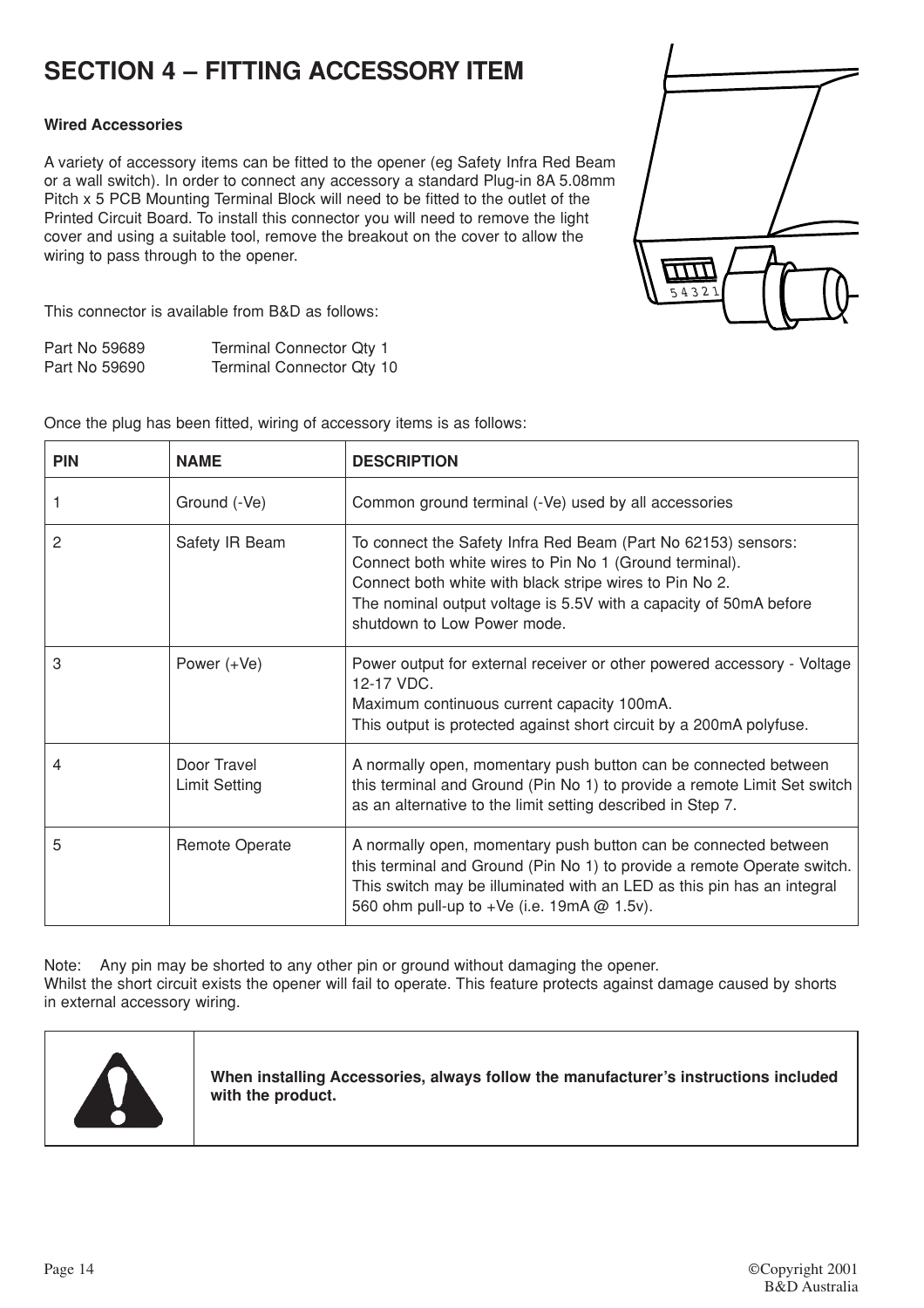# **SECTION 5 - HOW TO OPERATE**

For maximum efficiency of your opener, your garage door must be in good operating condition. A regular service of the door by an authorised B&D dealer is recommended.



**• Activate the opener only when the door is in full view, free of obstructions and with the opener properly adjusted. No one should enter or leave the garage while the door is in motion. Do not allow children to play near the door.**

**• This opener is a 240 volt appliance and there are no user serviceable parts inside this opener**

### **Remote Control Transmitter 3 Channel**

To use the remote control transmitter:

• Press the programmed button of the remote control transmitter until your door begins to move (usually 2 seconds) to open or close the door. Make sure you can see the door when you use the remote control transmitter.

If you are in a vehicle you should aim the remote control transmitter through your windscreen. You may attach your remote control transmitter to your visor with the clip provided, it should be secured so that when the remote control transmitter is operated it is transmitting through the vehicle windscreen.

- Check that the door is fully closed before you drive away.
- If you press the remote control transmitter whilst the door is moving:
	- i. Downwards the door will stop and then reverse to the open position.
	- ii. Upwards the door will stop, with the next press of the remote control transmitter the door will move downwards.

#### **Note: Once the door is moving, the operating distance of the remote control transmitter is significantly less than when the door is stationary**.

Additional remote control transmitters may be purchased at any time.

#### **Operate Button.**

Incorporated in the light cover is an operate button. Pressing this button will operate the door, the same as the remote control transmitter as described above.

If the LEDs are flashing a diagnostic code, pressing this button will reset the opener and stop the flashing LEDs.

#### **Inbuilt Locking Facility**

**DO NOT** lock your door with the locking bars when your opener is engaged. This opener has an inbuilt locking facility. With the opener engaged your door will be locked whether the power is on or off.

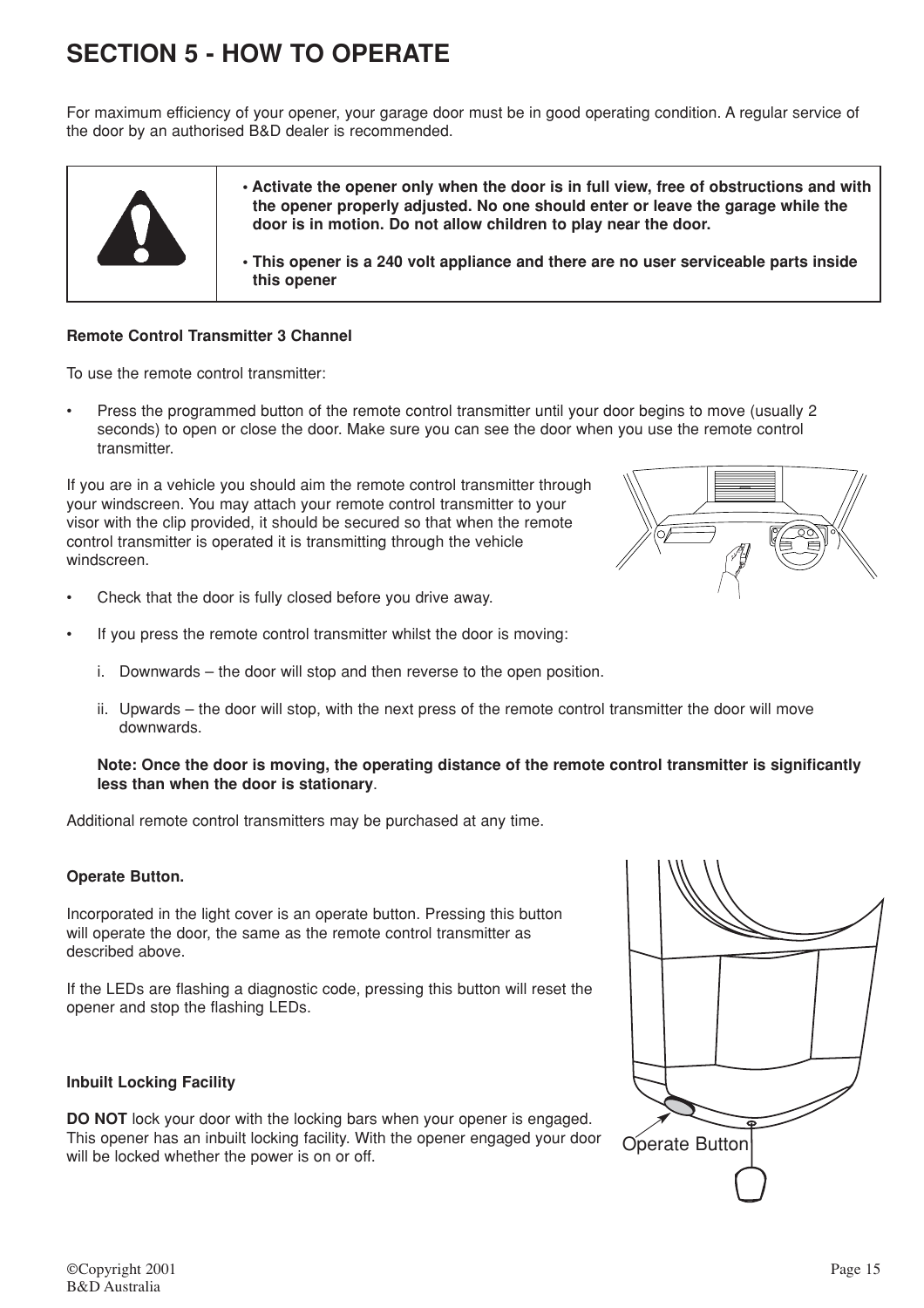# **Manual Operation**



**Use caution when operating the manual release with the door open since it may fall** rapidly due to weak or broken springs, or an imbalanced door.

**Caution: Do not disengage the opener to manual operation with children/persons or any objects including motor vehicles within the doorway.**

To disengage the opener from the door, (preferably with the door in the closed position) pull down on the disengagement handle - you will hear a 'click'. Pulling down on this handle again (click) will re-engage the opener, i.e. automatic operation.

You may manually open or close the door any time without affecting the pre-set limits.



**Warning: When the opener is manually disengaged, the door is no longer locked. When the door is closed you should either : a. Re-engage the opener, or b. Use the manual locking bars if fitted to the door.**



### **Power Failure**

When there is a power failure, the opener will be unable to automatically open or close your garage door. To use your door whilst there is no power you will need to disengage the opener and use the door manually - see Manual Operation.

LED When the power resumes your opener will be automatically reset. The Code Set and Limit Set LED's will flash for a few seconds whilst the opener undergoes a self-test. The Power LED will then come on, returning your opener to normal operation.



A B&D Safety Infra Red Beam Kit (Part No 62153) may be fitted to this opener.

- When this option is fitted and selected, the operation of this device is such that if an object (i.e. car, child, etc) blocks the infra red beam, then the door will not close.
- When the Infra Red dipswitch is activated, the Safety IR Beam accessory must be fitted and functional.
- If the switch is activated and a Safety IR Beam is not fitted or not operating then the door, once opened, cannot be closed. The relays will click twice when attempting to operate the opener to indicate this condition.

# **Auto Close Option**

To have the Auto Close option you must also have a B&D Safety Infra Red Beam (Part No 62153) fitted and functioning. When this option is selected the door will attempt to close automatically 30 seconds after opening. If repeatedly prevented by an obstruction the opener will cease auto closing after the fourth attempt. Once the obstruction is cleared, press the operate button to activate the opener.

#### **Remote Control Transmitter Battery**

When necessary, remove the cover and replace the battery. Dispose of the old battery properly.

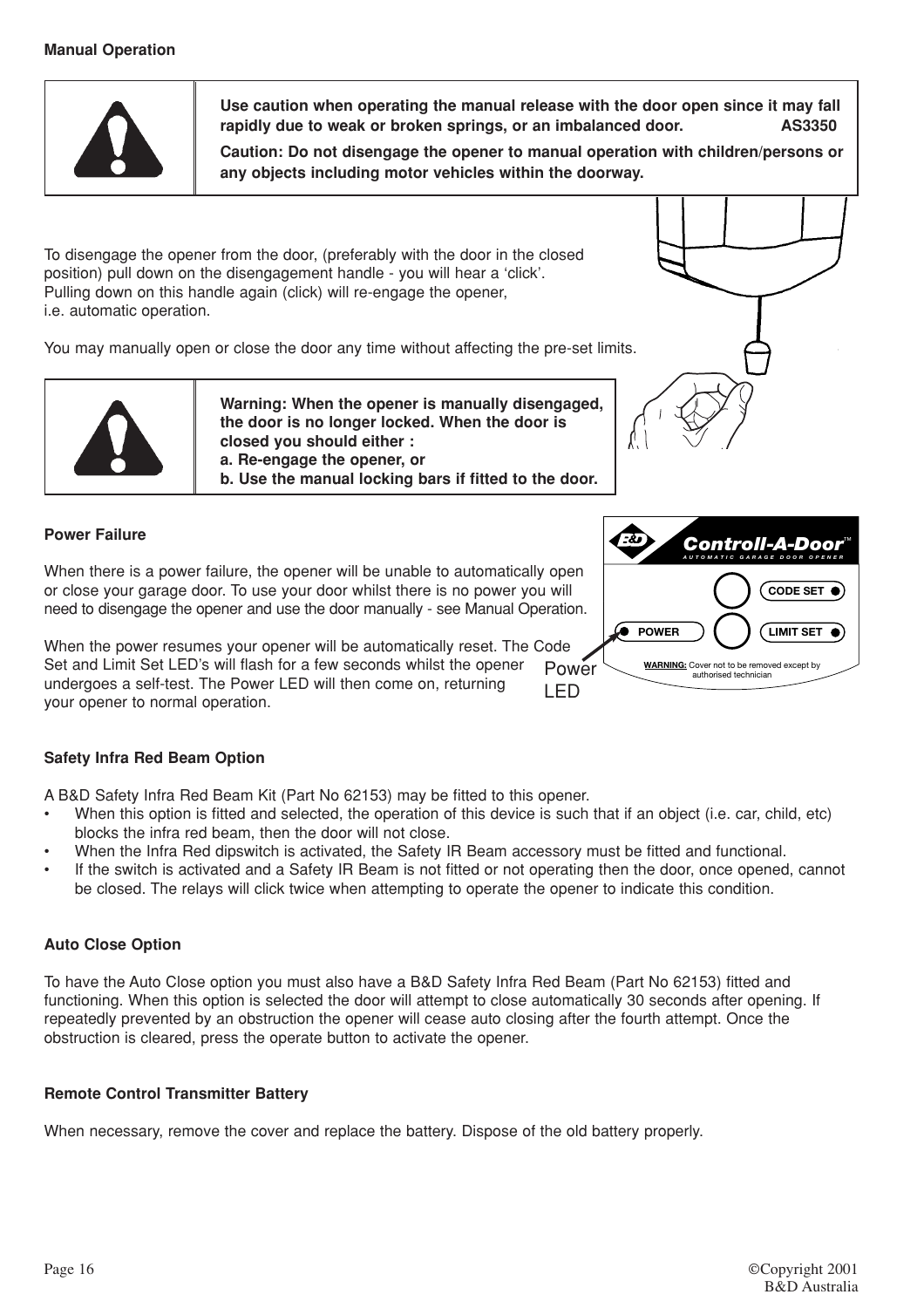# **Changing the Light Globe**

Your opener uses a 240 Volt, 25 Watt, standard bayonet Pilot Light globe. If you should need to change a light globe, proceed as follows:

- 1. Close the garage door to gain better access.
- 2. Turn off the power at the power point.
- 3. Remove the light cover.
- 4. Remove the light globe and replace with a suitable new globe.
- 5. Refit the light cover.
- 6. Turn the power on, and
- 7. Press the operate button to ensure the opener is functioning correctly.

#### **Service Call**

#### **If the opener needs service please call the dealer who installed the opener or your local B&D dealer.**

**Before calling for service you should have the following information to assist in providing the correct service:**

- **1. Has anything happened since the door was last operating OK e.g. storm, a jolt to the door etc?**
- **2. How easy is the door to open/close?**
- **3. What model is the opener?**
- **4. Who installed the opener?**
- **5. When was it installed?**
- **6. Are there any error codes?**

#### **Maintenance**

Whilst your opener does not require any periodic maintenance, the door that it is fitted to does. To ensure long and trouble free life of your opener the following is recommended:

#### **Monthly**

- Disengage the opener and manually operate the door.
- The door must be smooth to operate by hand, and
- Operating force on the bottom rail should not exceed 200 Newtons (20kg) force.
- Each month check that the opener reverses when the door contacts a 40mm high object placed on the floor. Adjust if necessary and recheck since an incorrect adjustment may present a hazard (AS3350). Refer to Step 12.

If the door does not operate smoothly, call B&D or your nearest B&D Authorized Dealer.

#### **Yearly**

• We suggest that you contact B&D or your nearest B&D Authorized Dealer to perform an annual door service.



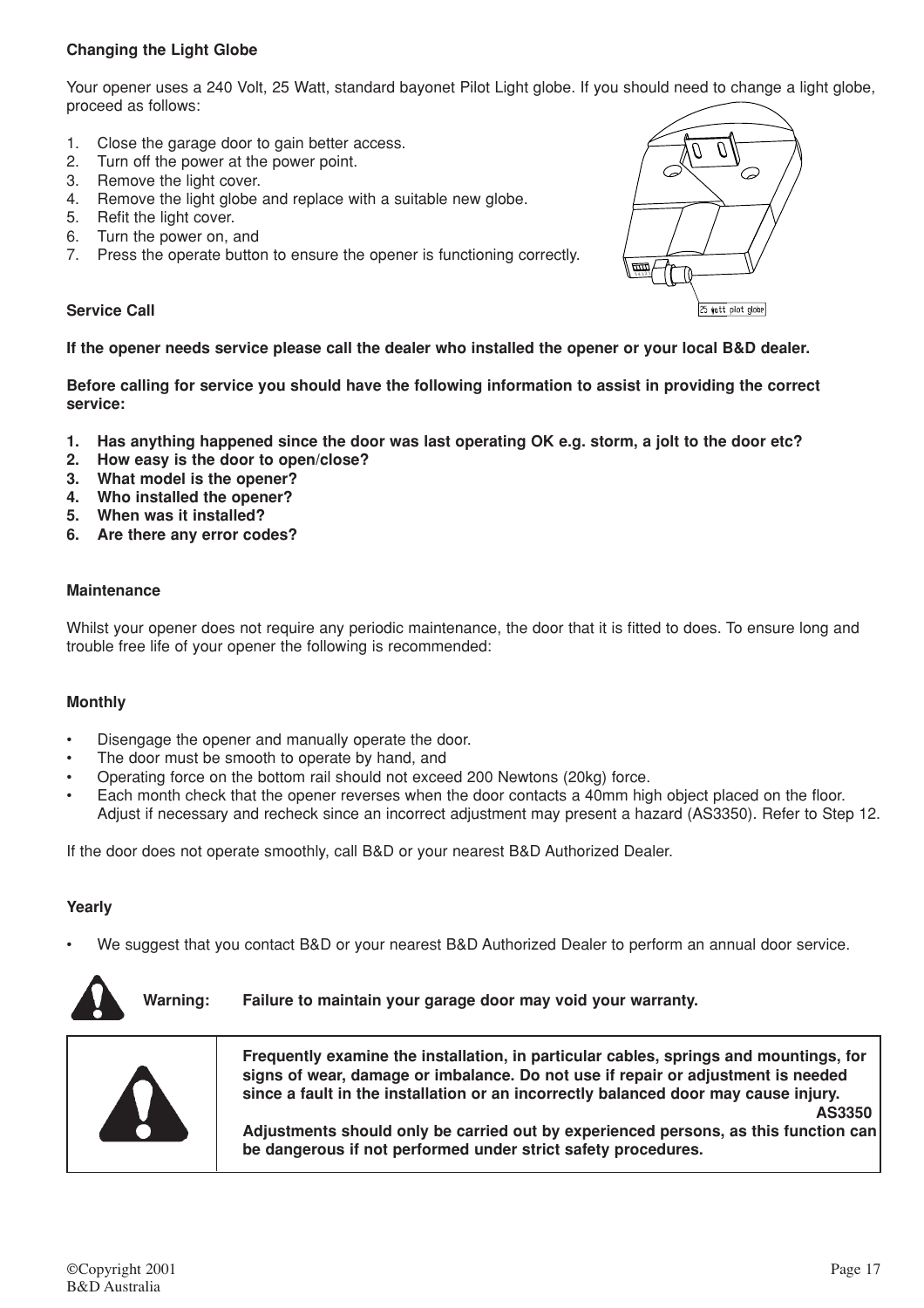# **SECTION 6 – DIAGNOSTIC CODES**

The continuous flashing of the Green Power LED on the front panel indicates there may be a problem.

Record the diagnostic code then turn off the power to the opener. After 15 seconds reconnect power to the opener. The Code Set and Limits Set LED's will flash continuously for a few seconds whilst undergoing a self test. This will clear the flashing error code.

Operate the opener – If there is a continuing problem, the type of problem can be identified by checking the red Code Set and Limit Set LEDs. Counting the number of flashes of these LEDs reveals the diagnostic code.

The diagnostic code format is:

Number of Code Set flashes – Number of Limit Set flashes.

i.e. 1 flash of the Code Set LED followed by 2 flashes of the Limit Set LED gives problem code 1-2. This code in the table below shows that either the opener is disengaged or the door is sticking.



The opening force setting has been exceeded

### **Diagnostic Code Action**

1-1

1-2 1-3 1-4 while the door was opening. With the opener disengaged, check that the door is running freely. If the door operates normally then increase the Opening Force setting. The door has not maintained the minimum speed while opening. Check that the opener is engaged. With the opener disengaged check that the door is running freely - the door may need service. The motor has run continuously for more than 30 seconds without successfully opening or closing the door. The door you are operating is too high or too stiff for the opener (the door should be serviced and correctly balanced). Opto error. The internal position encoder is not working correctly. Possible opto gear failure or PCB encoder dirty (e.g. grease). Contact B&D or an authorized dealer for service. 1 flash 1 flash 1 flash 2 flash *Controll-A-Door*™ *AUTOMATIC GARAGE DOOR OPENER* **POWER CODE SET LIMIT SET WARNING:** Cover not to be removed except by authorised technician *Controll-A-Door*™ *AUTOMATIC GARAGE DOOR OPENER* **C** POWER **CODE SET LIMIT SET WARNING:** Cover not to be removed except by authorised technician 1 flash 3 flash *Controll-A-Door*™ *AUTOMATIC GARAGE DOOR OPENER*  $Q$  POWER **CODE SET LIMIT SET WARNING:** Cover not to be removed except by authorised technician 1 flash 4 flash *Controll-A-Door*™ *AUTOMATIC GARAGE DOOR OPENER* **POWER CODE SET** LIMIT SET <sup>O</sup>

**WARNING:** Cover not to be a authorised technician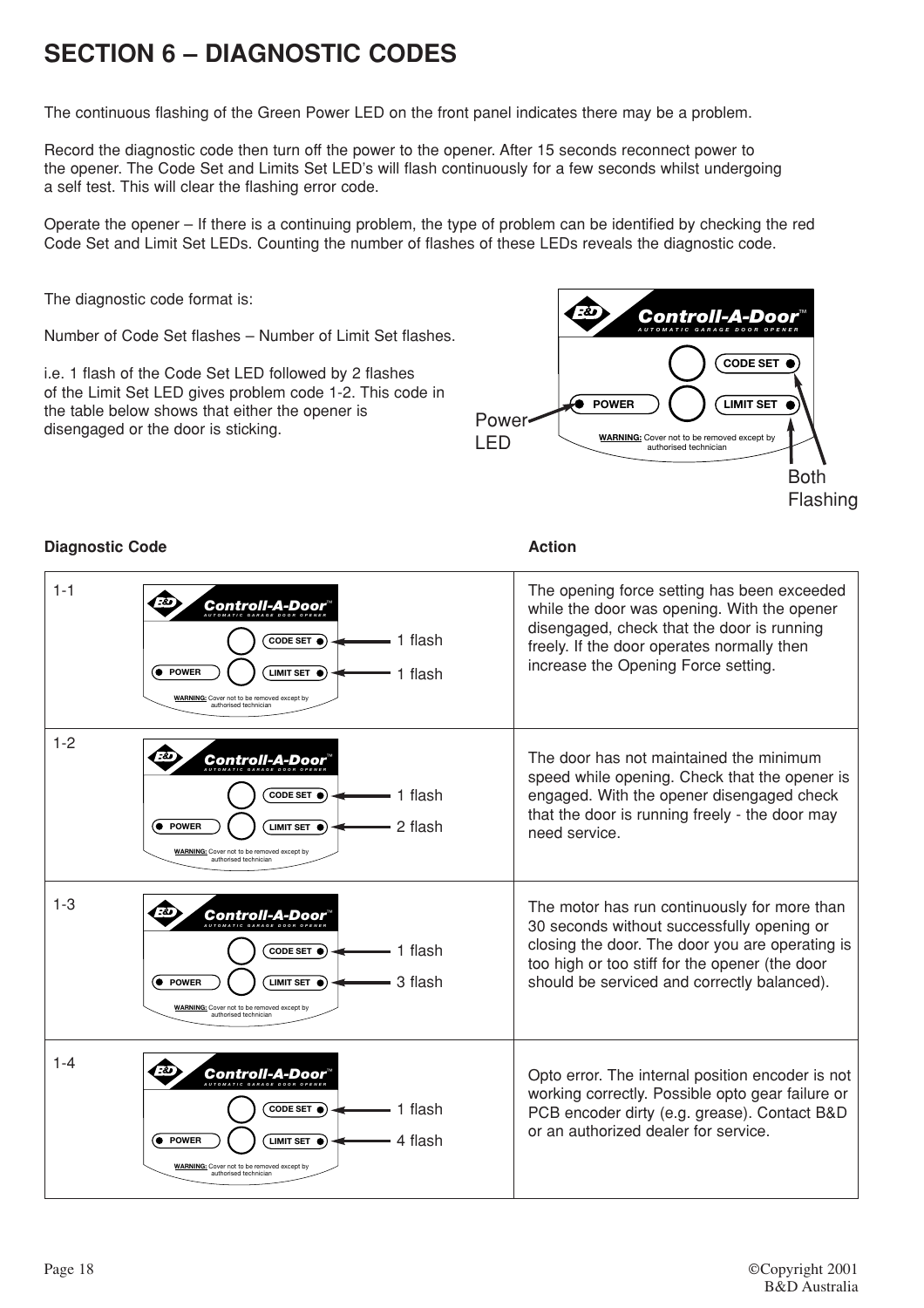| <b>Diagnostic Code</b> |                                                                                                                                                                                                                      | <b>Action</b>                                                                                                                                                                                                                                                                                                                                                                                                                                               |  |
|------------------------|----------------------------------------------------------------------------------------------------------------------------------------------------------------------------------------------------------------------|-------------------------------------------------------------------------------------------------------------------------------------------------------------------------------------------------------------------------------------------------------------------------------------------------------------------------------------------------------------------------------------------------------------------------------------------------------------|--|
| $2 - 1$                | <b>Controll-A-Door</b><br>2 flash<br>CODE SET $\bullet$<br><b>POWER</b><br>LIMIT SET $\bullet$<br>1 flash<br><b>WARNING:</b> Cover not to be removed except by<br>authorised technician                              | Check the wiring to the Safety Infra Red<br>Beams. If there are no shorts then the IR<br>Beam detectors may need servicing.                                                                                                                                                                                                                                                                                                                                 |  |
| $2 - 2$                | Controll-A-Door<br>2 flash<br>CODE SET $\bullet$<br>2 flash<br><b>POWER</b><br><b>LIMIT SET</b><br>$\bullet$<br><b>WARNING:</b> Cover not to be removed except by<br>authorised technician                           | Either the operate button in the light cover<br>is stuck or an external operate button is<br>shorted. Remove the light cover - check the<br>operate button is not stuck or remove the<br>accessory plug to identify fault.                                                                                                                                                                                                                                  |  |
| $2 - 3$                | Controll-A-Door<br>2 flash<br>CODE SET $\bullet$<br>3 flash<br>(● POWER<br>LIMIT SET $\bullet$<br><b>WARNING:</b> Cover not to be removed except by<br>authorised technician                                         | Either the Limit Set button is stuck or an<br>external limit set button is shorted. Remove<br>the light cover and remove the accessory<br>plug, if fault remains contact B&D or an<br>authorized dealer for service.                                                                                                                                                                                                                                        |  |
| $2 - 4$                | <b>Controll-A-Door</b><br>2 flash<br>CODE SET $\bullet$<br>4 flash<br><b>POWER</b><br>LIMIT SET $\bullet$<br><b>WARNING:</b> Cover not to be removed except by<br>authorised technician                              | The Code Set button may be stuck down.<br>Try pressing the button or reset the opener.<br>If problem persists contact B&D or an<br>authorized dealer for service                                                                                                                                                                                                                                                                                            |  |
| $3 - 1$                | ক<br>Controll-A-Door"<br>AUTOMATIC GARAGE DOOR OPENER<br>3 flash<br>CODE SET $\bullet$<br>1 flash<br>(● POWER<br>LIMIT SET $\bullet$ )<br><b>WARNING:</b> Cover not to be removed except by<br>authorised technician | An internal electronic fault has occurred.<br>Call B&D or an authorized dealer for service                                                                                                                                                                                                                                                                                                                                                                  |  |
|                        | Controll-A-Door<br>Stays on<br>CODE SET $\bullet$<br>(● POWER<br>LIMIT SET $\bullet$<br><b>WARNING:</b> Cover not to be removed except by<br>authorised technician                                                   | The Code Set LED will illuminate whenever a<br>433MHz signal is being transmitted. If the Code<br>Set LED stays on it indicates that there is possibly<br>a 433MHz remote control transmitter with a button<br>stuck on. To identify the faulty remote control<br>transmitter, remove the battery from each<br>transmitter checking the Code Set LED each time.<br>When the battery is removed from the faulty<br>transmitter the Code Set LED will go out. |  |

While the opener is flashing an error code it will not respond to a remote control signal, nor can it learn codes or limits.

The opener can be reset from error mode by either:

- interrupting the mains power,
- by pressing the operate button, or
- by pressing a remote control transmitter that has previously been coded into the opener.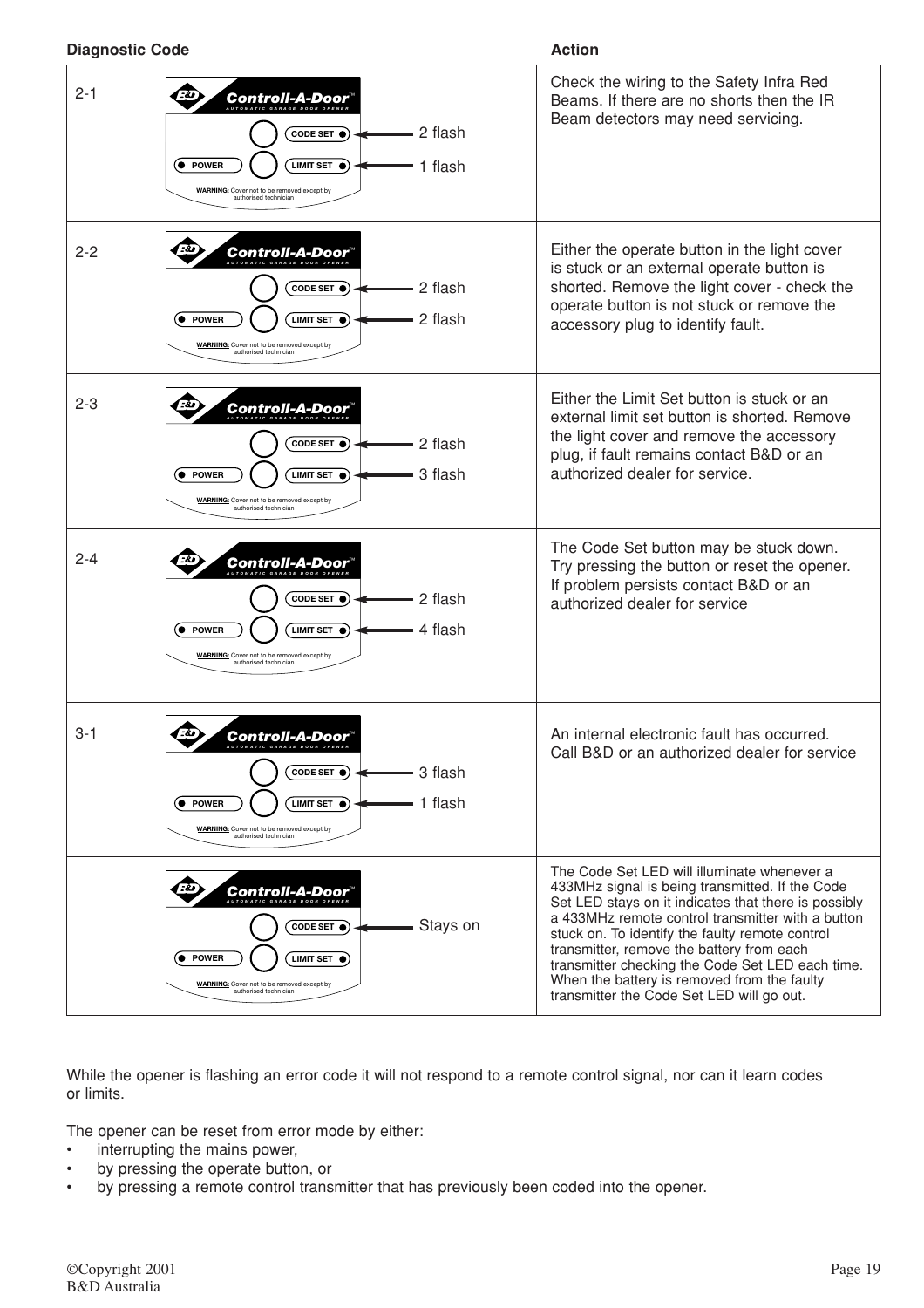# **SECTION 7 – TROUBLESHOOTING**

| <b>Symptom</b>                                                                                             | <b>Probable Cause(s)</b>                                                                      | Remedy                                                                                                                                                     |
|------------------------------------------------------------------------------------------------------------|-----------------------------------------------------------------------------------------------|------------------------------------------------------------------------------------------------------------------------------------------------------------|
| The opener does not work from<br>either the button on the light cover<br>or the hand remote control        | Garage door in poor condition e.g.<br>springs may be broken                                   | Check the door for normal operation -<br>see monthly maintenance.                                                                                          |
| transmitter                                                                                                | Manual door lock engaged                                                                      | Disengage door locks                                                                                                                                       |
|                                                                                                            | The opener does not have power                                                                | Plug a device e.g. a lamp, into the<br>power point and check that it is OK.                                                                                |
| The motor runs but the door does<br>not move                                                               | The opener is disengaged                                                                      | Re-engage the opener                                                                                                                                       |
| The opener works from the button<br>on the light cover but not from the<br>hand remote control transmitter | The battery in the remote control<br>transmitter is flat                                      | Replace the battery                                                                                                                                        |
|                                                                                                            | The code has not been set                                                                     | See remote control transmitter &<br>code setting                                                                                                           |
| The remote control transmitter<br>range varies or is restricted                                            | Variations are normal depending on<br>conditions e.g. temperature or<br>external interference | See Instructions for correct use of<br>remote control transmitter                                                                                          |
|                                                                                                            | The battery is flat or faulty                                                                 | Replace the battery                                                                                                                                        |
|                                                                                                            | Position of the remote control<br>transmitter in the motor vehicle                            | Change the position - see<br>Instructions for correct use                                                                                                  |
|                                                                                                            | Position of the aerial will not pick up<br>the radio signal                                   | Reposition the aerial away from<br>metal mass for maximum range (a<br>short length of wire joined to the<br>existing aerial can be used to good<br>effect) |
| The light does not work                                                                                    | The globe has blown                                                                           | Replace the globe                                                                                                                                          |
| The door reverses for no apparent<br>reason                                                                | This may occur occasionally from<br>weather changes, usually during the<br>first year         | Check the closing force adjustments<br>(refer to Safety System)                                                                                            |
| The door opens but will not close                                                                          | Auto close or safety infra red beam<br>not operating correctly                                | Check the installation                                                                                                                                     |
|                                                                                                            | Closing force adjuster set too light                                                          | Review adjustment (refer to Safety<br>System).                                                                                                             |

Note: If the door has been moved more than 50mm outside the programmed limits whilst the power is disconnected, the opener will appear as though it has no limits – when the operate button is pressed the Limit Set LED will flash once to indicate an unknown limits condition. To rectify; either move the door back within the programmed limits range or reprogram the door operating limits.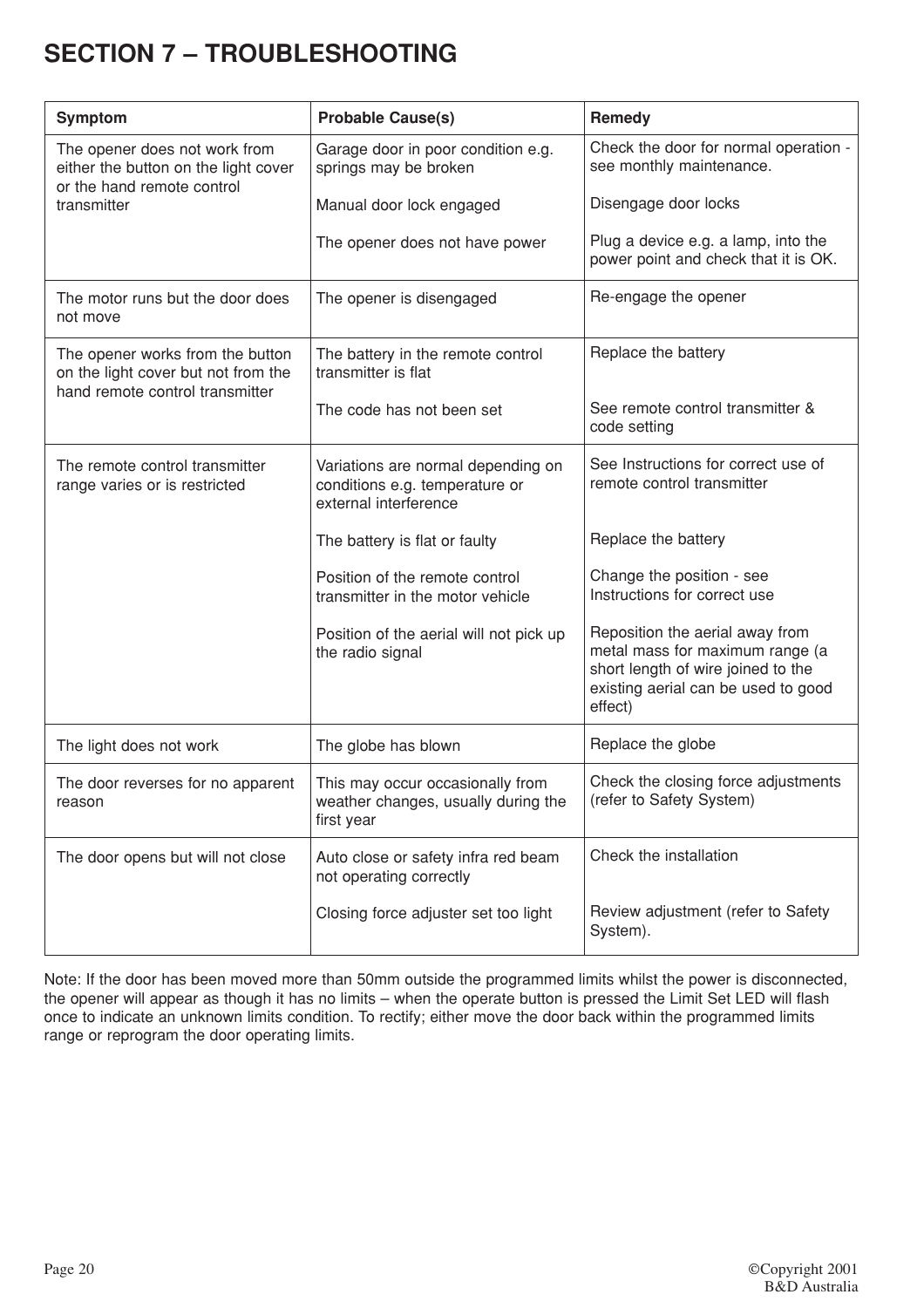#### **Section 8 – Warranty Controll-A-Door Automatic Garage Door Opener**

#### **1. Definitions**

'B&D' means

- (a) in Australia B&D Australia of 34-36 Marigold Street Revesby New South Wales 2212, a division of Kalford Pty Ltd (ABN 25 010 473 971), or
- (b) in New Zealand B&D Doors NZ Pty Ltd of 70 Allens Road East Tamaki Auckland, which is a subsidiary of Kalford Pty Ltd (an Australian company).

'Purchaser' means the purchaser of the Opener.

'Opener' means the 'Controll-A-Door Automatic Garage Door Opener'

'Authorised Distributor' means an authorised B&D distributor of the Opener.

'Major Components' means all components of the Opener that make up the power head that is attached to a garage door.

'Ancillary Components' means all components of the Opener which are not Major Components.

'Manufacturer's Written Instruction Manual' means the instruction manual provided with the Opener.

- 2. This warranty applies to every sale of an Opener to a Purchaser by B&D or its Authorised Distributor, and is the only warranty given on behalf of B&D.
- 3. B&D warrants that it will, at its option, either repair or replace any defects:
	- (i) in materials or workmanship in the Opener, subject to the following:
		- (a) for Major Components of the Opener that are installed by B&D or an Authorised Distributor the warranty shall be valid for a period of sixty (60) months;
		- (b) for Major Components of the Opener that are not installed by B&D or an Authorised Distributor the warranty shall be valid for a period of twelve (12) months, provided that all costs of disconnection, reinstallation and freight shall be borne by the Purchaser.
		- (c) for Ancillary Components of the Opener the warranty shall be valid for a period of twelve (12) months.
	- (ii) in installation for a period of twelve (12) months from the date of installation where the Opener has been installed by B&D or its Authorised Distributor.
- 4. The warranties provided in clause 3(i) shall only apply to an Opener which is being used under normal use and service in accordance with the Manufacturer's Written Instruction Manual and are limited to the repair or replacement, at B&D's option, of any defective Opener or parts thereof.
- 5. The warranty provided in clause 3(i) shall apply from:
	- (i) the date of delivery of the Opener by B&D; or
	- (ii) the date of installation of the Opener by B&D or one of its Authorised Installers; or
	- (iii) the date of purchase of the Opener by the Purchaser;

whichever is the later.

- 6. (i) Where the Opener has been sold to the Purchaser by B&D, the Purchaser shall make all warranty claims hereunder directly with B&D;
	- (ii) Where the Opener has been sold to the Purchaser by an Authorised Distributor, the Purchaser shall make all warranty claims hereunder directly with the Authorised Distributor.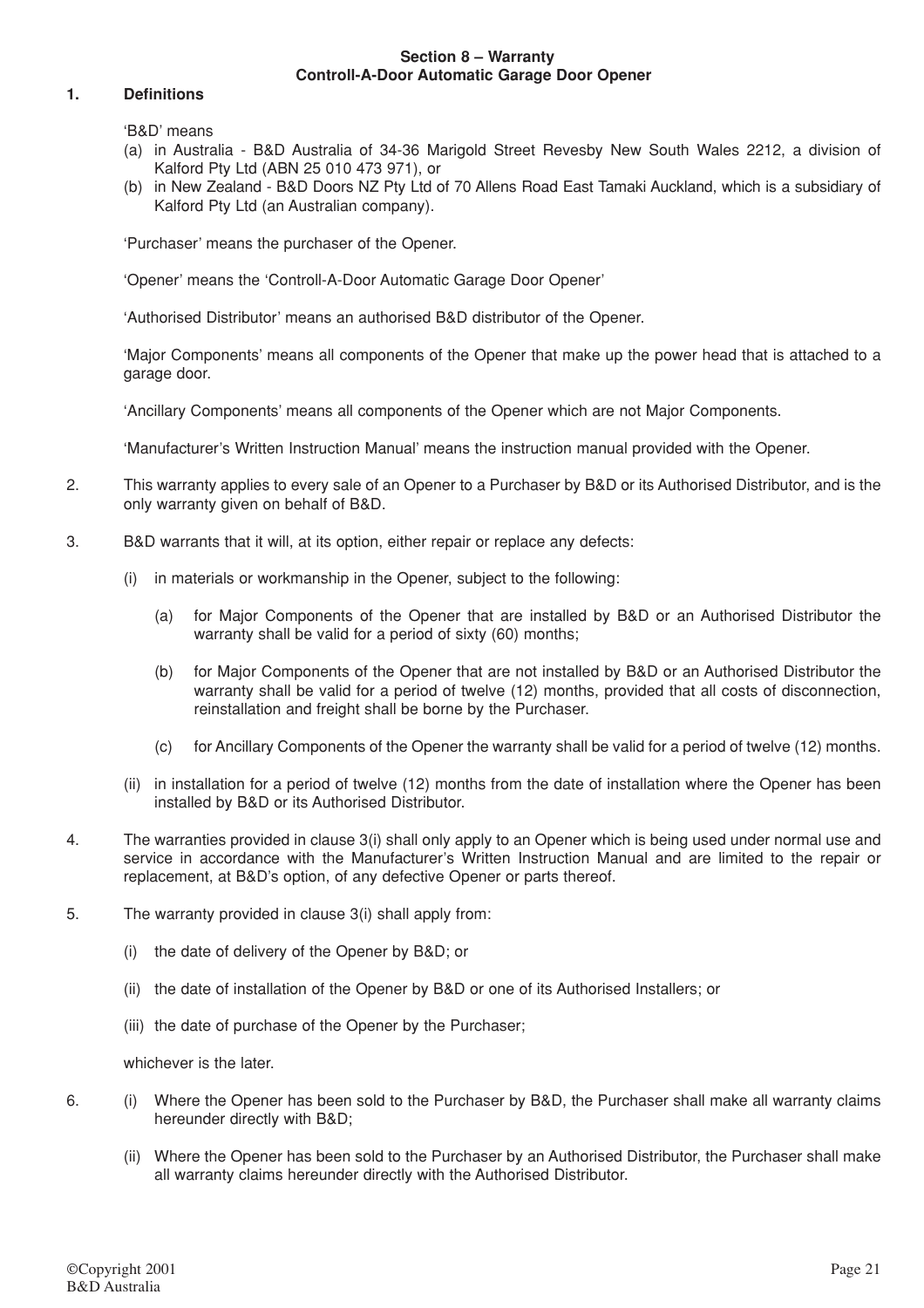- 7. The Purchaser will pay for any service call made by B&D or an Authorised Distributor where such a call is made for the purpose of adjustment (as described in the Manufacturers Written Instruction Manual) and not for rectification of a defect pursuant to the warranty hereunder.
- 8. (i) The Purchaser shall be responsible for any expense incurred by B&D or an Authorised Distributor in ensuring that the Opener is readily accessible for any repair work carried out under this warranty.
	- (ii) Where an Opener is installed outside a capital city metropolitan area and a warranty claim is made pursuant to this warranty, any travelling expenses and costs of transporting the Opener, incurred by B&D or its Authorised Distributor, shall be borne by the Purchaser.
- 9. Subject to paragraph 12 hereof;
	- (i) the obligations of B&D under this warranty are limited to those contained herein and such warranties are expressly in lieu of all other warranties, express or implied, including any implied warranty of merchantability or fitness for a particular purpose and notwithstanding any course of dealing between the parties or custom and usage in the trade to the contrary.
	- (ii) B&D shall not be subject to nor incur and the Purchaser releases B&D from any claim or liability (including consequential loss or damage and loss or use or profit) by reason of delay, defective or faulty materials or workmanship, negligence or any act, matter or thing done, admitted or omitted by B&D.
- 10. Subject to Clause 12 hereof, this warranty does not extend to and B&D will be relieved of all obligations, responsibilities and liabilities (direct or consequential) in the event that defects in manufacture of the Opener are directly or indirectly in the opinion of B&D due to or result from:
	- (i) being fitted to any door or other closing device which is not of the type or condition defined in the Manufacturers Written Instruction Manual as suitable for installation of the Opener.
	- (ii) Lack of proper maintenance or care of the Opener or door.
	- (iii) Incorrect and unreasonable use.
	- (iv) Faulty installation or adjustment of the Opener or door to which the Opener is connected where such installation or adjustment is not carried out by B&D or one of its Authorised B&D Distributors.
	- (v) Failure to observe any instructions or directions provided with the Opener or given to the Purchaser by B&D or an Authorised Distributor.
	- (vi) Modifications or repairs made or attempted to be made by any unauthorised person.
	- (vii) Faulty electrical wiring of structures to which the Opener is affixed.
	- (viii) Radio or other electronic interference (including citizen band transmissions).
	- (ix) Water damage, including effects from rust and corrosion.
	- (x) Use with doors locked.
	- (xi) Operation of the opener with excessively high opening or closing force settings.
- 11. The warranty contained in Clause 3 does not cover batteries or globes and B&D shall not be liable for any defect, malfunction or failure of such items.
- 12. It is expressly provided that the warranties or any terms and conditions of them or other statement contained in this document or other literature given to the Purchaser shall not be read or applied so as to purport to exclude, restrict or modify or have the effect of excluding, restricting or modifying the application in relation to the supply of the Opener of all or any of the provisions of Divisions 2 and 2A of Part V of the Trade Practices Act, 1974, or the Consumer Guarantees Act 1993 if the purchase is a 'consumer' and purchased the opener in New Zealand, ("The Act") as amended or the exercise of a right conferred by such a provision or any other condition or warranty implied by any relevant State Act or Territorial Ordinance or by the general law and which by law cannot be excluded, restricted or modified provided that to the extent that the Act permits B&D to limit its liability for a breach of condition or warranty implied by the Act, B&D's liability for such breach shall be limited to the payment of the cost of replacing the Opener or acquiring an equivalent Opener or repairing the Opener.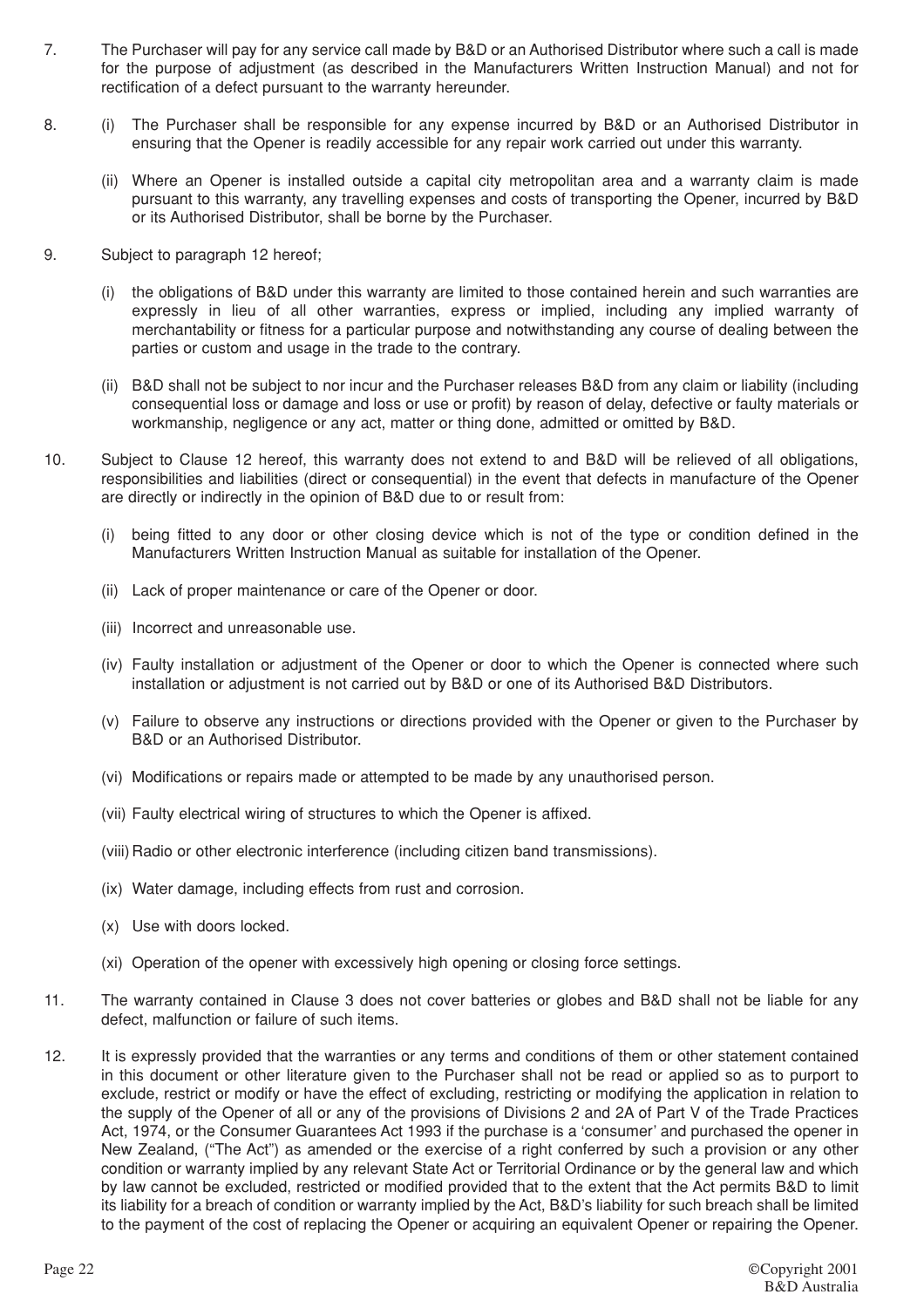- 13. This warranty shall be governed by and construed in accordance with Australian law if the opener was purchased in Australia, or New Zealand law if the opener was purchased in New Zealand
- 14. Upon making a claim under this warranty the purchaser must produce proof of the date of purchase, together with the details set out below:

The Purchaser shall complete this certificate and keep it together with a copy of the receipt of purchase in a safe place – production of such information will assist the handling of a claim made under this warranty.